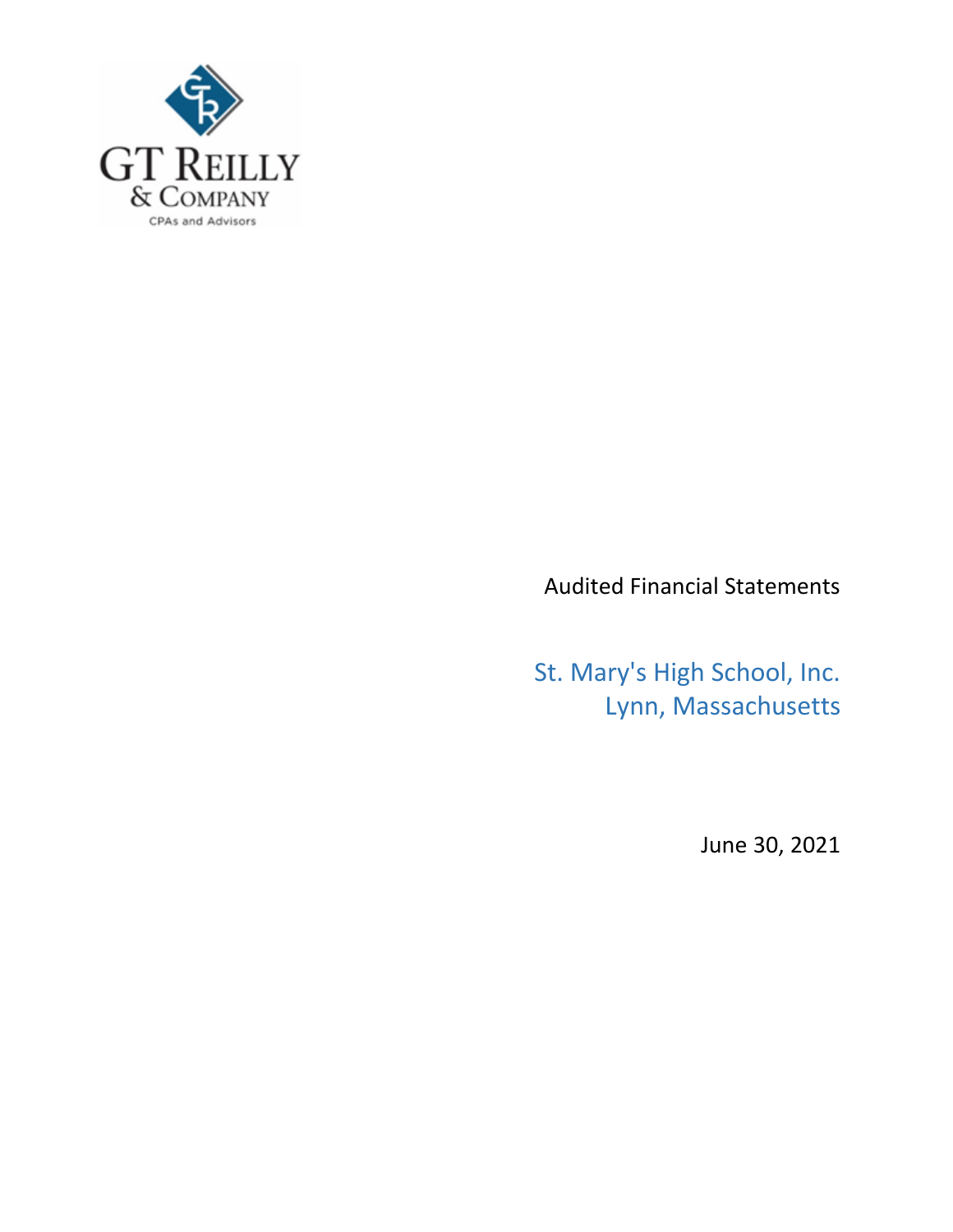# **Audited Financial Statements**

**June 30, 2021**

| INDEPENDENT AUDITORS' REPORT                       |         |
|----------------------------------------------------|---------|
| AUDITED FINANCIAL STATEMENTS                       |         |
| STATEMENTS OF FINANCIAL POSITION                   | 2       |
| STATEMENTS OF ACTIVITIES AND CHANGES IN NET ASSETS | 3       |
| STATEMENTS OF FUNCTIONAL EXPENSES                  | $4 - 5$ |
| STATEMENTS OF CASH FLOWS                           | 6       |
| NOTES TO FINANCIAL STATEMENTS                      |         |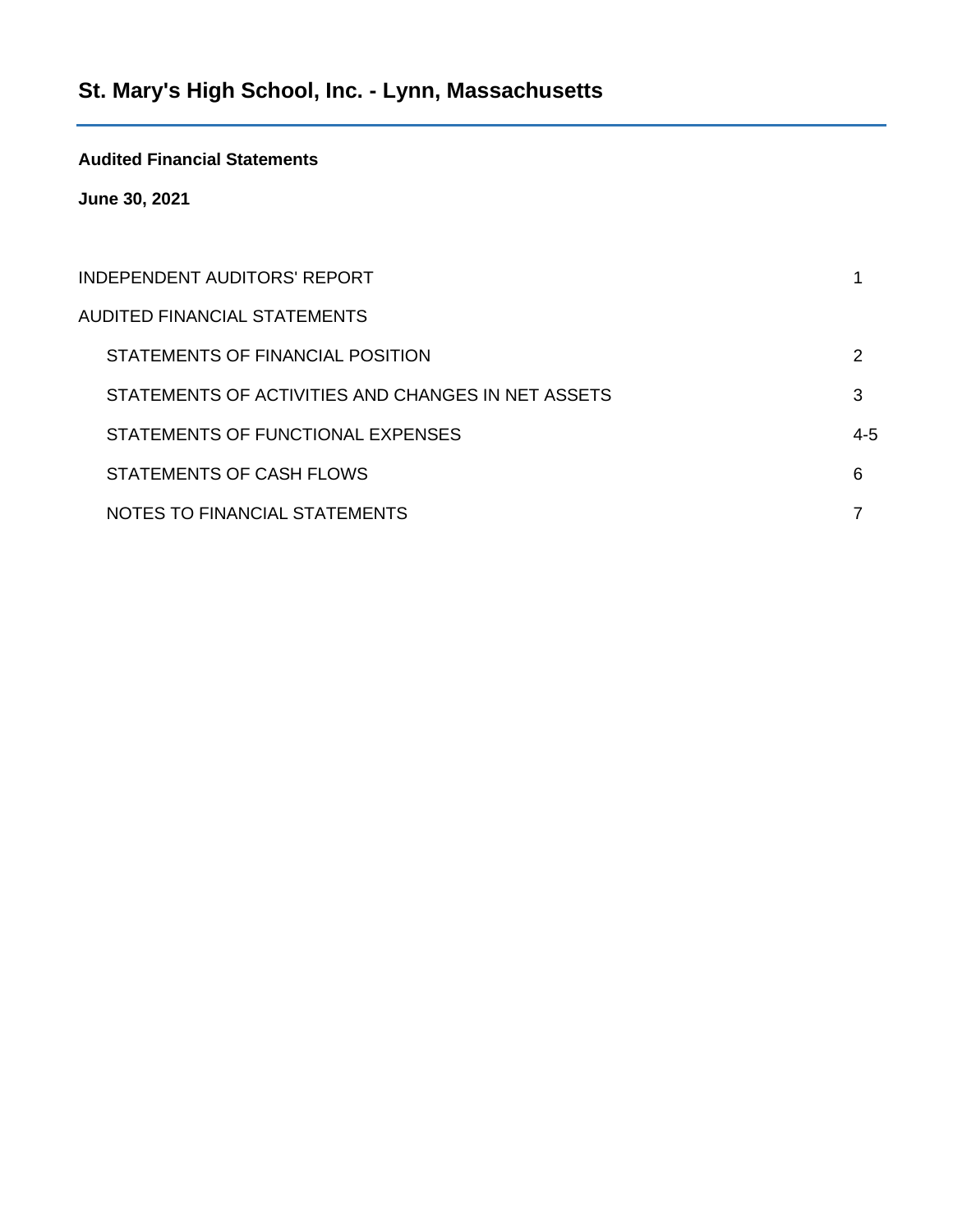

424 Adams Street, Milton, MA 02186-4358 T. 617.696.8900 / F. 617.698.1803 www.gtreilly.com

### **Independent Auditors' Report**

Board of Trustees St. Mary's High School, Inc. Lynn, Massachusetts

We have audited the accompanying financial statements of St. Mary's High School, Inc., which comprise the statements of financial position as of June 30, 2021 and 2020, and the related statements of activities and changes in net assets, functional expenses and cash flows for the years then ended, and the related notes to the financial statements.

#### *Management's Responsibility for the Financial Statements*

Management is responsible for the preparation and fair presentation of these financial statements in accordance with accounting principles generally accepted in the United States of America; this includes the design, implementation, and maintenance of internal control relevant to the preparation and fair presentation of financial statements that are free from material misstatement, whether due to fraud or error.

#### *Auditors' Responsibility*

Our responsibility is to express an opinion on these financial statements based on our audits. We conducted our audits in accordance with auditing standards generally accepted in the United States of America. Those standards require that we plan and perform the audits to obtain reasonable assurance about whether the financial statements are free of material misstatement.

An audit involves performing procedures to obtain audit evidence about the amounts and disclosures in the financial statements. The procedures selected depend on the auditors' judgment, including the assessment of the risk of material misstatement of the financial statements, whether due to fraud or error. In making those risk assessments, the auditors consider internal control relevant to the School's preparation and fair presentation of the financial statements in order to design audit procedures that are appropriate in the circumstances, but not for the purpose of expressing an opinion on the effectiveness of the School's internal control. Accordingly, we express no such opinion. An audit also includes evaluating the appropriateness of accounting policies used and the reasonableness of significant accounting estimates made by management, as well as evaluating the overall presentation of the financial statements.

We believe that the audit evidence we have obtained is sufficient and appropriate to provide a basis for our audit opinion.

#### *Opinion*

In our opinion, the financial statements referred to above present fairly, in all material respects, the financial position of St. Mary's High School, Inc. as of June 30, 2021 and 2020, and the changes in its net assets and cash flows for the years then ended, in conformity with accounting principles generally accepted in the United States of America.

A. T. Rouly & Company

G.T. Reilly & Company

Milton, Massachusetts May 11, 2022

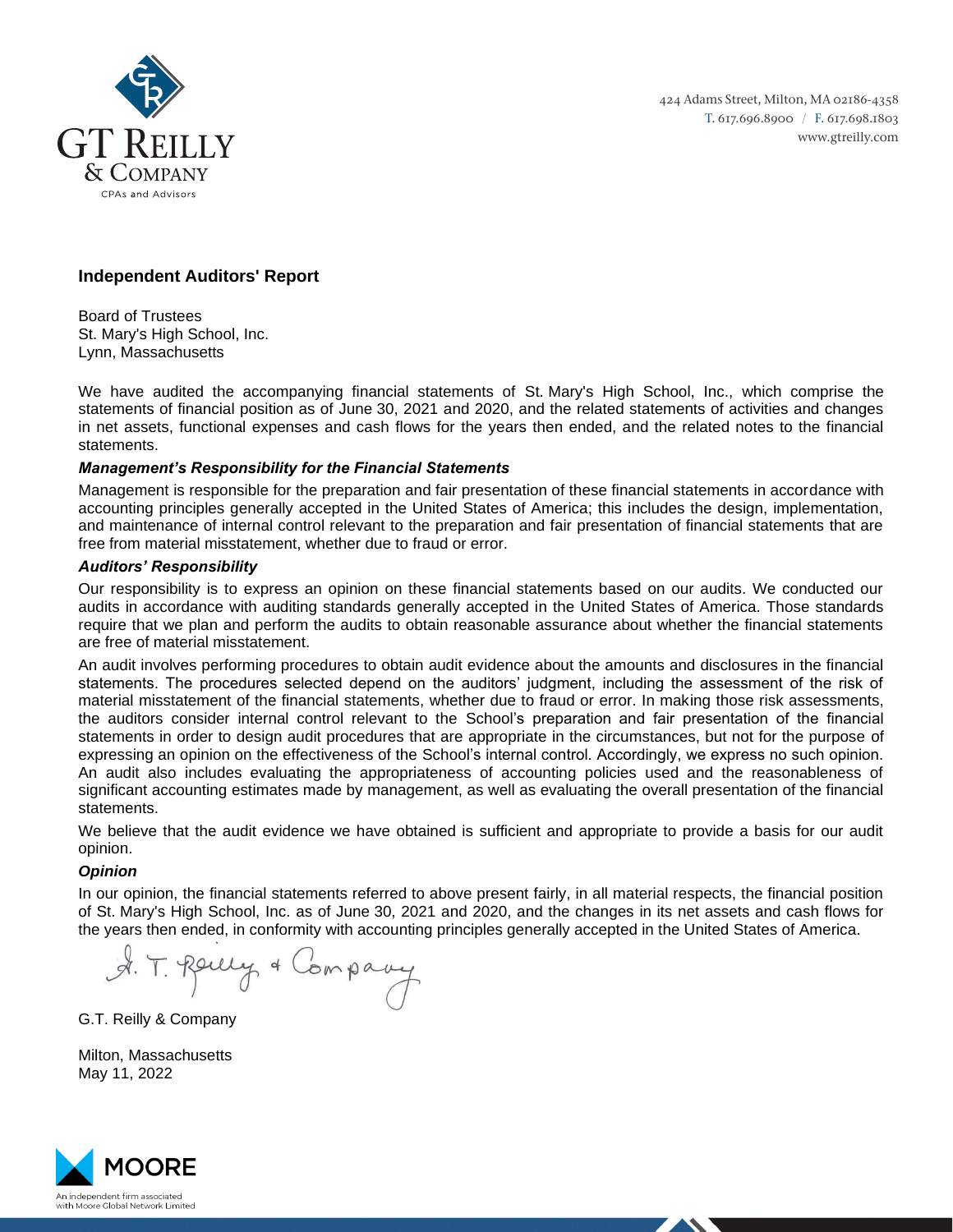#### **Statements of Financial Position**

**June 30**

|                                                                                        | 2021            | 2020           |
|----------------------------------------------------------------------------------------|-----------------|----------------|
| <b>Assets</b>                                                                          |                 |                |
| <b>CURRENT ASSETS</b>                                                                  |                 |                |
| Cash and cash equivalents<br>Accounts receivable, less allowance for doubtful accounts | \$1,081,181     | \$<br>565,582  |
| of \$103,409 in 2021 and \$135,863 in 2020                                             | 19,274          | 10,670         |
| Promises to give (Note 4)                                                              | 345,237         |                |
| Prepaid expenses and other assets                                                      | 36,101          | 15,470         |
| <b>TOTAL CURRENT ASSETS</b>                                                            | 1,481,793       | 591,722        |
| FURNITURE, EQUIPMENT AND LEASEHOLD IMPROVEMENTS (Note 5)                               | 25,245,777      | 17,060,652     |
| <b>OTHER ASSETS</b>                                                                    |                 |                |
| Cash, restricted funds                                                                 | 7,014           | 6,979          |
| Interest in net assets of the Catholic Community Fund (Note 3)                         | 1,792,850       | 1,424,296      |
| Interest in net assets of St. Mary's High School Foundation (Note 3)                   | 3,027,416       | 5,662,336      |
|                                                                                        | 4,827,280       | 7,093,611      |
|                                                                                        | \$31,554,850    | \$24,745,985   |
| <b>Liabilities and Net Assets</b>                                                      |                 |                |
| <b>CURRENT LIABILITIES</b>                                                             |                 |                |
| Accounts payable and accrued expenses                                                  | 1,374,732<br>\$ | \$.<br>477,464 |
| Accrued construction costs (Note 5)                                                    |                 | 86,694         |
| Security deposit payable                                                               |                 | 15,000         |
| Due to St. Mary's High School Foundation, Inc. (Note 9)                                | 231,844         | 202,143        |
| Due to Sacred Heart Parish (Note 9)                                                    | 10,475          | 28,500         |
| Deferred revenues                                                                      | 459,710         | 356,675        |
| Current maturities of long term note payable to Archdiocese (Note 9)                   | 207,643         |                |
| <b>TOTAL CURRENT LIABILITIES</b>                                                       | 2,284,404       | 1,166,476      |
| LONG-TERM LIABILITIES                                                                  |                 |                |
| Revolving loan agreement with the Archdiocese (Note 9)                                 | 500,000         |                |
| Long term note payable to Archdiocese, due after one year (Note 9)                     | 3.642.572       |                |
| SBA Paychex Protection Program Ioan, forgiven in 2021 (Note 10)                        |                 | 1,420,183      |
| TOTAL LONG-TERM LIABILITIES                                                            | 4,142,572       | 1,420,183      |
| <b>TOTAL LIABILITIES</b>                                                               | 6,426,976       | 2,586,659      |
| <b>NET ASSETS</b>                                                                      |                 |                |
| Without donor restrictions                                                             | 20,233,677      | 14,247,283     |
| With donor restrictions (Notes 7 & 8)                                                  | 4,894,197       | 7,912,043      |
|                                                                                        | 25,127,874      | 22,159,326     |
|                                                                                        | \$31,554,850    | \$24,745,985   |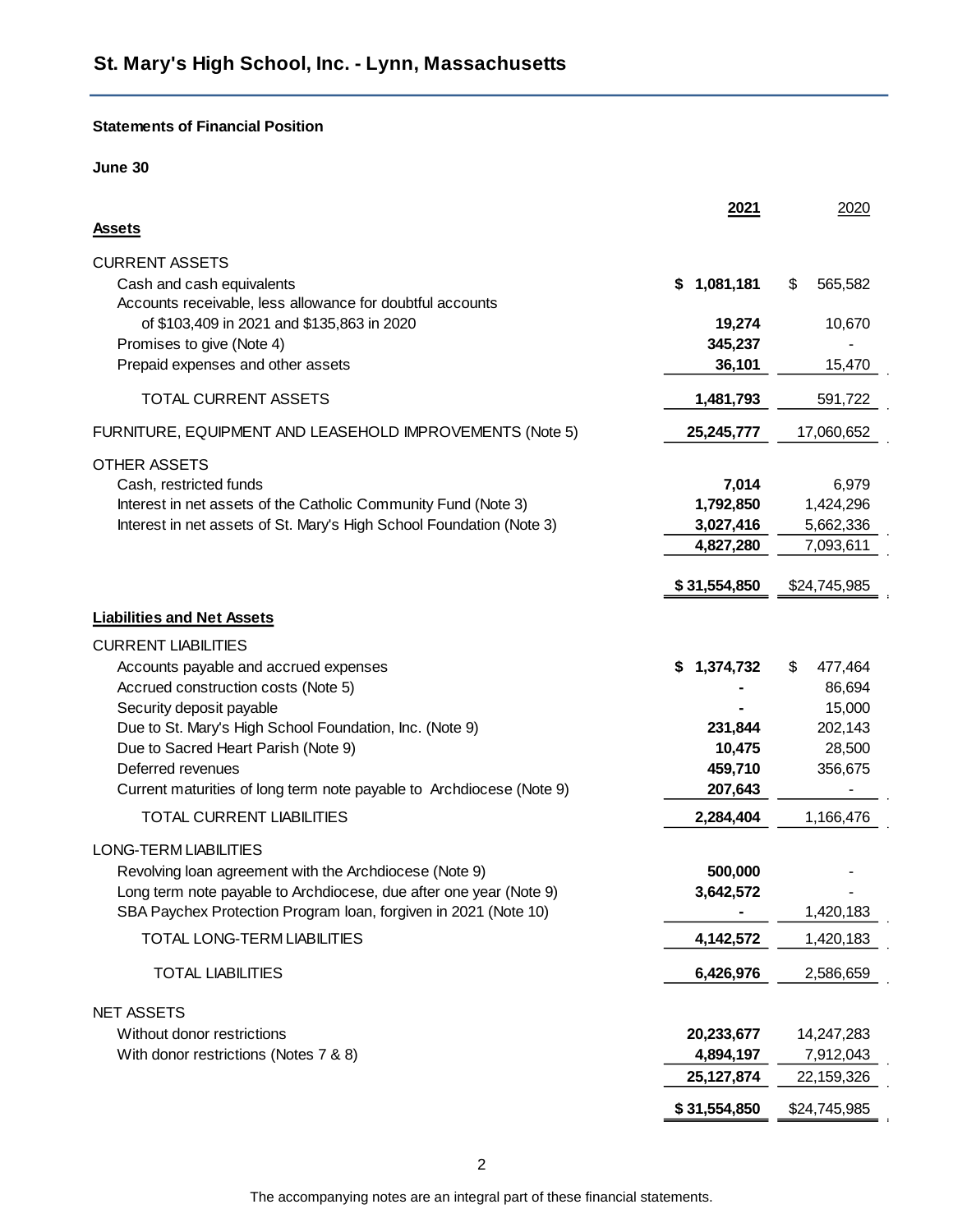# **Statements of Activities and Changes in Net Assets**

#### **For the Years Ended June 30**

|                                                       | 2021                 |                     |              | 2020                 |                 |              |
|-------------------------------------------------------|----------------------|---------------------|--------------|----------------------|-----------------|--------------|
|                                                       | <b>Without Donor</b> | <b>With Donor</b>   |              | <b>Without Donor</b> | With Donor      |              |
|                                                       | <b>Restrictions</b>  | <b>Restrictions</b> | <b>Total</b> | Restrictions         | Restrictions    | Total        |
| REVENUES, GAINS AND OTHER SUPPORT                     |                      |                     |              |                      |                 |              |
| Tuition and fees, net                                 | \$5,189,700          | \$                  | \$5,189,700  | \$4,823,331          | \$              | \$4,823,331  |
| Other programs                                        | 42,036               |                     | 42,036       | 194,845              |                 | 194,845      |
| Contributions:                                        |                      |                     |              |                      |                 |              |
| Contributed facilities (Note 9)                       | 1,260,000            |                     | 1,260,000    | 1,260,000            |                 | 1,260,000    |
| Other                                                 | 2,066,977            | 1,576,586           | 3,643,563    | 1,527,078            | 1,698,689       | 3,225,767    |
| Interest income                                       | 175                  |                     | 175          | 323                  |                 | 323          |
| Interest in change in net assets of the               |                      |                     |              |                      |                 |              |
| Catholic Community Fund (Note 3)                      |                      | 431,583             | 431,583      |                      | 16,483          | 16,483       |
| Interest in change in net assets of St. Mary's        |                      |                     |              |                      |                 |              |
| High School Foundation, Inc. (Note 3)                 | 337,995              | 2,886,782           | 3,224,777    | 9,466                | 5,414,794       | 5,424,260    |
| Fundraising and special event                         |                      |                     |              | 270,625              |                 | 270,625      |
| Less costs of direct benefits to donors               |                      |                     |              | (44, 556)            |                 | (44, 556)    |
| Rental income                                         | 4,877                |                     | 4,877        | 29,260               |                 | 29,260       |
| Net assets released from restrictions (Note 7)        | 7,912,797            | (7, 912, 797)       |              | 10,368,031           | (10, 368, 031)  |              |
| Total Revenues, Gains & Other Support                 | 16,814,557           | (3,017,846)         | 13,796,711   | 18,438,403           | (3, 238, 065)   | 15,200,338   |
| <b>EXPENSES</b>                                       |                      |                     |              |                      |                 |              |
| Program                                               | 9,461,896            |                     | 9,461,896    | 8,346,864            |                 | 8,346,864    |
| General and administrative                            | 2,192,248            |                     | 2,192,248    | 2,065,208            |                 | 2,065,208    |
| Fundraising                                           | 594,202              |                     | 594,202      | 520,754              |                 | 520,754      |
| <b>Total Expenses</b>                                 | 12,248,346           |                     | 12,248,346   | 10,932,826           |                 | 10,932,826   |
| CHANGE IN NET ASSETS FROM OPERATIONS                  | 4,566,211            | (3,017,846)         | 1,548,365    | 7,505,577            | (3,238,065)     | 4,267,512    |
| NON-OPERATING SUPPORT                                 |                      |                     |              |                      |                 |              |
| Payroll Protection Program Ioan forgiveness (Note 10) | 1,420,183            |                     | 1,420,183    |                      |                 |              |
| <b>CHANGE IN NET ASSETS</b>                           | 5,986,394            | (3,017,846)         | 2,968,548    | 7,505,577            | (3,238,065)     | 4,267,512    |
| NET ASSETS AT BEGINNING OF YEAR                       | 14,247,283           | 7,912,043           | 22, 159, 326 | 6,741,706            | 11,150,108      | 17,891,814   |
| NET ASSETS AT END OF YEAR                             | \$20,233,677         | 4,894,197<br>\$     | \$25,127,874 | \$14,247,283         | \$<br>7,912,043 | \$22,159,326 |
|                                                       |                      |                     |              |                      |                 |              |

The accompanying notes are an integral part of these financial statements.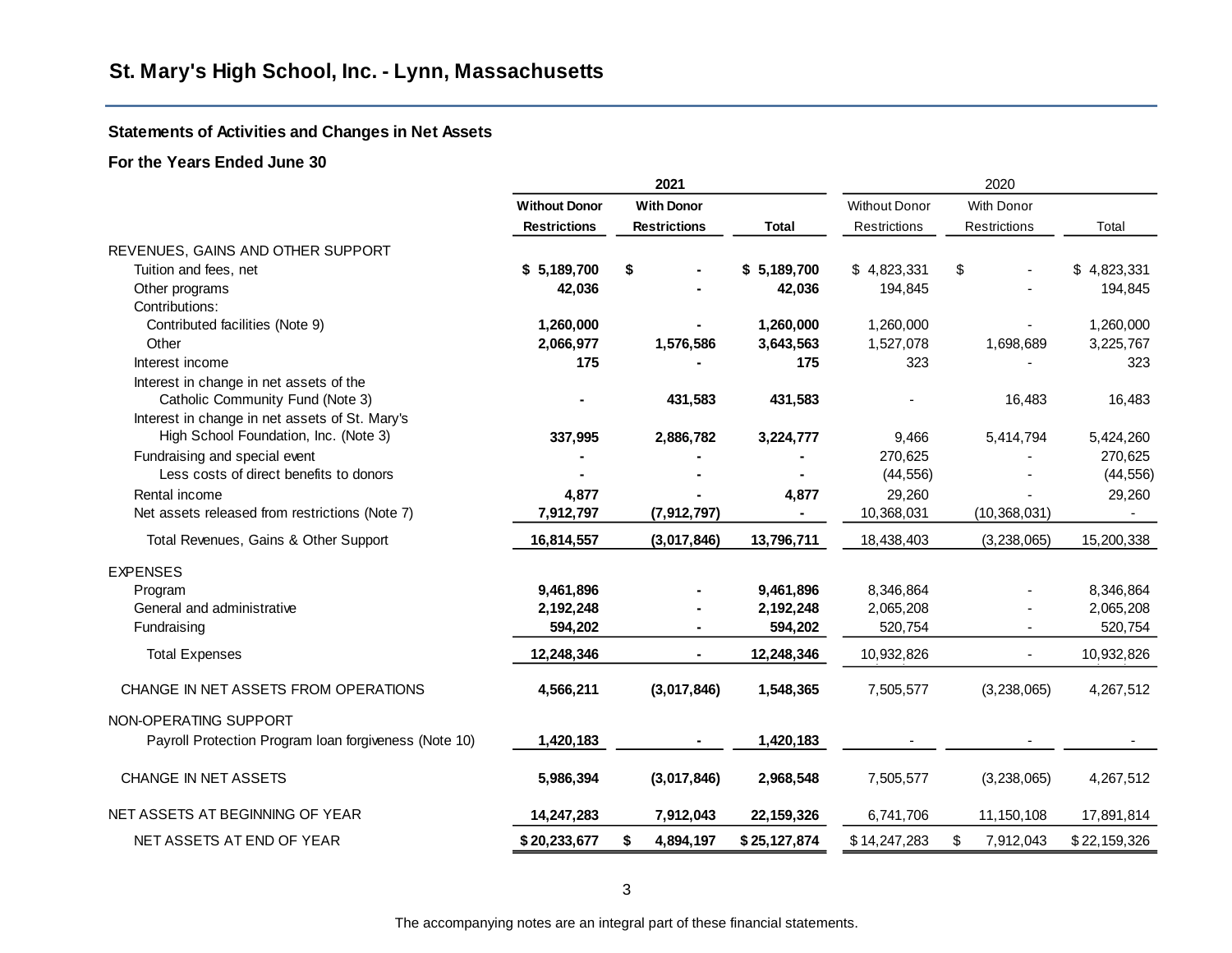# **Statement of Functional Expenses**

# **For the Year Ended June 30, 2021**

|                                 | <b>Program Services</b> |              |                                        |                              |                             |               |                 |
|---------------------------------|-------------------------|--------------|----------------------------------------|------------------------------|-----------------------------|---------------|-----------------|
|                                 | Instructional           | Athletics    | Auxiliary &<br><b>Other Activities</b> | Total<br>Program<br>Services | General &<br>Administrative | Fundraising   | Total           |
|                                 |                         |              |                                        |                              |                             |               |                 |
| Compensation                    | \$4,062,662             | 383,528<br>S | \$<br>310,763                          | 4,756,953<br>S               | 1,181,179<br>\$.            | \$<br>290,304 | 6,228,436<br>\$ |
| Employee benefits               | 425,164                 | 9,159        | 45,702                                 | 480,025                      | 171,380                     | 9,241         | 660,646         |
| Payroll taxes                   | 293,462                 | 24,581       | 23,513                                 | 341,556                      | 77,261                      | 21,946        | 440,763         |
| <b>Total Personnel Expenses</b> | 4,781,288               | 417,268      | 379,978                                | 5,578,534                    | 1,429,820                   | 321,491       | 7,329,845       |
| Professional development        | 20,187                  |              |                                        | 20,187                       | 1,800                       |               | 21,987          |
| Outside services                | 80,832                  | 6,944        | 6,944                                  | 94,720                       | 90,171                      | 4,340         | 189,231         |
| Lunch program                   |                         |              | 534,434                                | 534,434                      |                             |               | 534,434         |
| Travel and entertainment        | 2,755                   | 98           |                                        | 2,853                        | 2,442                       |               | 5,295           |
| Technology                      | 181,736                 | 21,981       | 18,876                                 | 222,593                      | 59,591                      | 17,747        | 299,931         |
| Marketing                       | 94,936                  | 12,055       | 12,055                                 | 119,046                      | 24,111                      | 7,535         | 150,692         |
| Office equipment                | 26,768                  | 2,759        | 2,759                                  | 32,286                       | 19,188                      | 1,724         | 53,198          |
| Academic and program supplies   | 334,996                 | 22,973       | 22,973                                 | 380,942                      | 103,335                     | 14,436        | 498,713         |
| Athletic supplies and expenses  |                         | 253,830      |                                        | 253,830                      |                             |               | 253,830         |
| Transportation                  | 46                      | 102,943      |                                        | 102,989                      | 2,355                       |               | 105,344         |
| Contributed rent                | 793,800                 | 100,800      | 100,800                                | 995,400                      | 201,600                     | 63,000        | 1,260,000       |
| <b>Utilities</b>                | 127,611                 | 16,205       | 16,205                                 | 160,021                      | 32,409                      | 10,128        | 202,558         |
| Insurance                       | 63,205                  | 8,026        | 8,026                                  | 79,257                       | 16,052                      | 5,016         | 100,325         |
| Repair and maintenance          | 162,035                 | 20,576       | 20,576                                 | 203,187                      | 41,152                      | 12,860        | 257,199         |
| Other fundraising expenses      |                         |              |                                        |                              |                             | 71,154        | 71,154          |
| College scholarships            | 1,500                   |              |                                        | 1,500                        |                             |               | 1,500           |
| Other expenses                  | 58,107                  | 10,374       | 272                                    | 68,753                       | 37,829                      | 24,023        | 130,605         |
| Provisions for bad debts        | (32, 455)               |              |                                        | (32, 455)                    |                             |               | (32, 455)       |
| Interest                        | 72,601                  | 9,219        | 9,219                                  | 91,039                       | 18,438                      | 5,762         | 115,239         |
| Depreciation                    | 440,824                 | 55,978       | 55,978                                 | 552,780                      | 111,955                     | 34,986        | 699,721         |
| <b>TOTAL EXPENSES</b>           | \$7,210,772             | \$1,062,029  | 1,189,095<br>\$                        | \$<br>9,461,896              | 2,192,248                   | \$<br>594,202 | \$12,248,346    |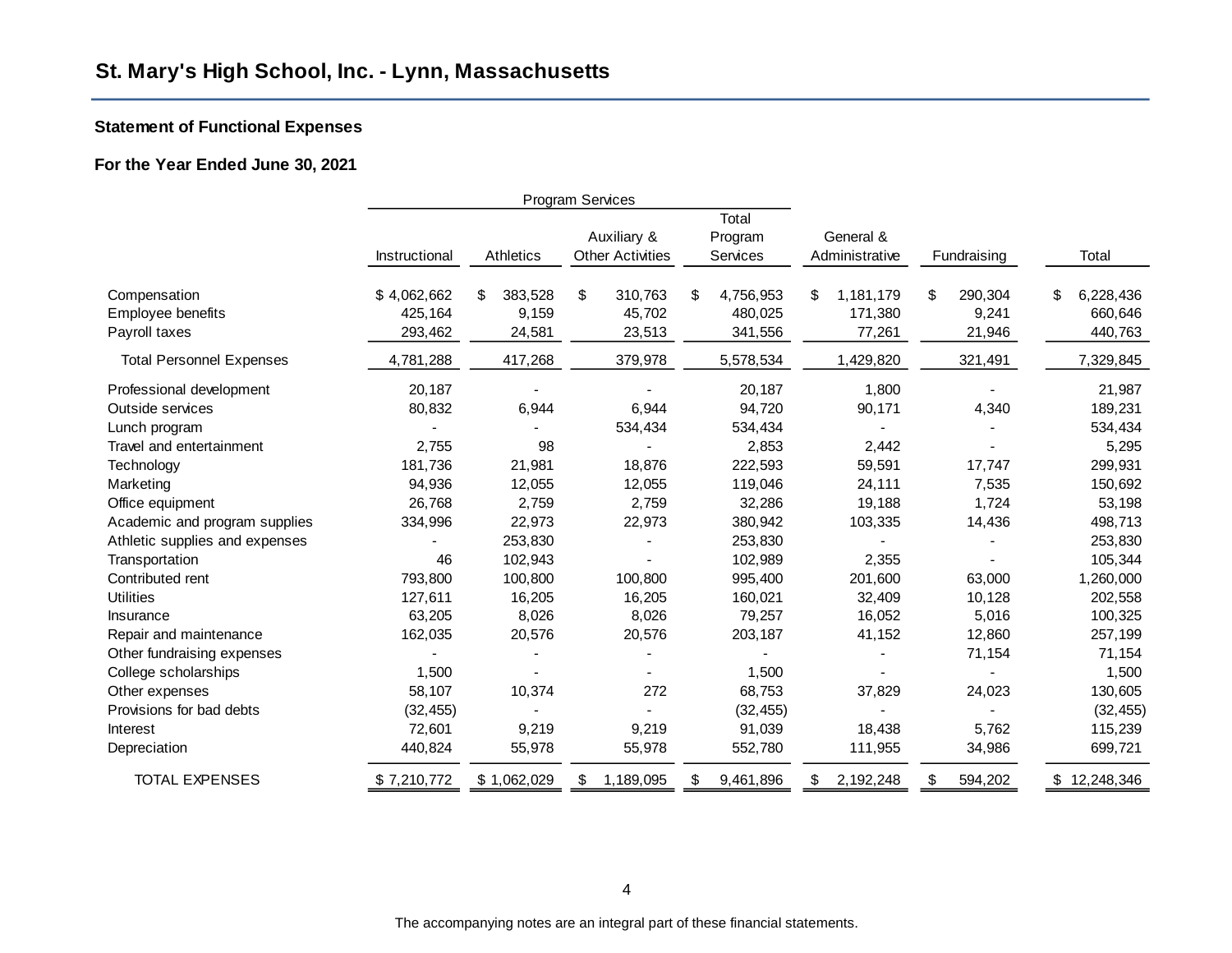# **Statement of Functional Expenses**

# **For the Year Ended June 30, 2020**

|                                 |               | <b>Program Services</b> |                                        |                              |                             |               |                 |
|---------------------------------|---------------|-------------------------|----------------------------------------|------------------------------|-----------------------------|---------------|-----------------|
|                                 | Instructional | Athletics               | Auxiliary &<br><b>Other Activities</b> | Total<br>Program<br>Services | General &<br>Administrative | Fundraising   | Total           |
| Compensation                    | \$3,740,170   | \$<br>341,447           | \$<br>311,222                          | 4,392,839<br>\$.             | \$<br>1,185,788             | \$<br>290,004 | 5,868,631<br>\$ |
| Employee benefits               | 490,493       | 14,738                  | 46,073                                 | 551,304                      | 122,695                     | 9,329         | 683,328         |
| Payroll taxes                   | 275,095       | 22,814                  | 23,583                                 | 321,492                      | 78,124                      | 21,941        | 421,557         |
| <b>Total Personnel Expenses</b> | 4,505,758     | 378,999                 | 380,878                                | 5,265,635                    | 1,386,607                   | 321,274       | 6,973,516       |
| Professional development        | 10,705        |                         | 300                                    | 11,005                       | 6,695                       |               | 17,700          |
| Outside services                | 78,826        | 7,145                   | 7,145                                  | 93,116                       | 173,295                     | 4,466         | 270,877         |
| Lunch program                   |               |                         | 281,139                                | 281,139                      |                             |               | 281,139         |
| Travel and entertainment        | 12,315        | 3,794                   | 144                                    | 16,253                       | 10,438                      |               | 26,691          |
| Technology                      | 124,610       | 12,086                  | 12,236                                 | 148,932                      | 45,355                      | 31,688        | 225,975         |
| Marketing                       | 102,573       | 13,025                  | 13,025                                 | 128,623                      | 26,050                      | 8,141         | 162,814         |
| Office equipment                | 31,204        | 3,183                   | 3,183                                  | 37,570                       | 13,492                      | 1,989         | 53,051          |
| Supplies                        | 190,800       | 3,278                   | 3,278                                  | 197,356                      | 23,805                      | 2,976         | 224,137         |
| Athletic supplies and expenses  |               | 259,013                 |                                        | 259,013                      |                             |               | 259,013         |
| Transportation                  | (970)         | 93,281                  |                                        | 92,311                       | 610                         |               | 92,921          |
| Contributed rent                | 793,800       | 100,800                 | 100,800                                | 995,400                      | 201,600                     | 63,000        | 1,260,000       |
| <b>Utilities</b>                | 111,501       | 14,159                  | 14,159                                 | 139,819                      | 28,318                      | 8,849         | 176,986         |
| Insurance                       | 82,047        | 10,419                  | 10,419                                 | 102,885                      | 20,837                      | 6,512         | 130,234         |
| Repair and maintenance          | 137,993       | 17,523                  | 17,523                                 | 173,039                      | 35,046                      | 10,952        | 219,037         |
| Other fundraising expenses      |               |                         |                                        |                              |                             | 28,285        | 28,285          |
| College scholarships            | 21,000        |                         |                                        | 21,000                       |                             |               | 21,000          |
| Other expenses                  | 126,890       | 9,215                   | 3,406                                  | 139,511                      | 72,864                      | 26,311        | 238,686         |
| Provisions for bad debts        | 144,539       |                         |                                        | 144,539                      |                             |               | 144,539         |
| Depreciation                    | 79,522        | 10,098                  | 10,098                                 | 99,718                       | 20,196                      | 6,311         | 126,225         |
| <b>TOTAL EXPENSES</b>           | \$6,553,113   | 936,018<br>\$           | \$<br>857,733                          | 8,346,864<br>\$              | 2,065,208<br>\$             | 520,754<br>\$ | \$10,932,826    |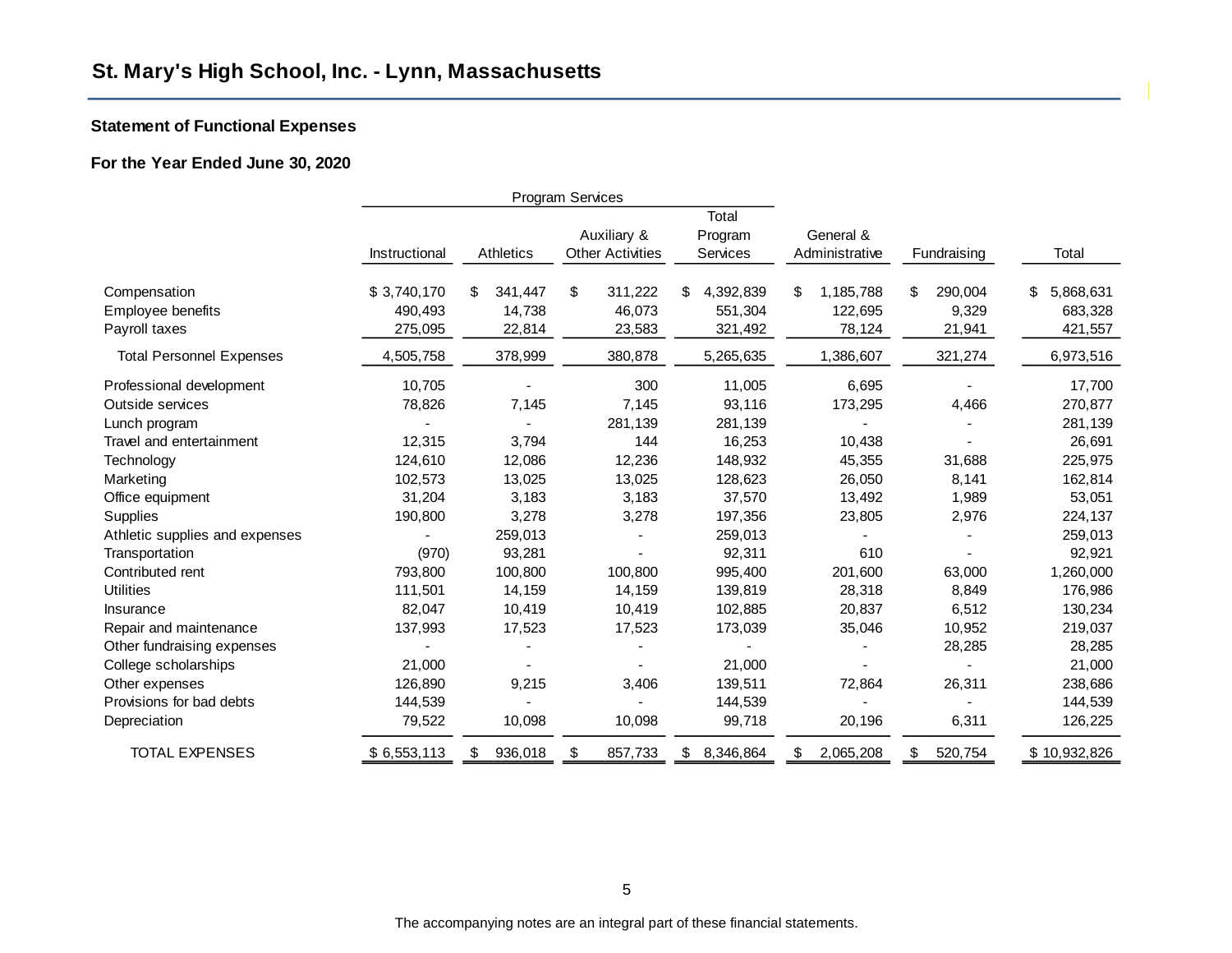#### **Statements of Cash Flows**

#### **For the Years Ended June 30**

|                                                                        | 2021         | 2020            |
|------------------------------------------------------------------------|--------------|-----------------|
| CASH FLOWS FROM OPERATING ACTIVITIES                                   |              |                 |
| Increase in net assets                                                 | \$2,968,548  | 4,267,512<br>S. |
| Adjustments to reconcile change in net assets to net cash              |              |                 |
| from operating activities:                                             |              |                 |
| Depreciation                                                           | 699,721      | 126,226         |
| SBA Paycheck Protection Program Ioan forgiveness                       | (1,420,183)  |                 |
| Interest in the change in net assets of the Catholic Community Fund    | (431, 583)   | (16, 483)       |
| Interest in the change in net assets of St. Mary's High                |              |                 |
| School Foundation, Inc.                                                | (3,224,777)  | (5,424,260)     |
| Distributions of interest in net assets of the Catholic Community Fund | 63,029       | 56,787          |
| Distributions of interest in net assets of St. Mary's High             |              |                 |
| School Foundation, Inc.                                                | 5,859,699    | 9,019,125       |
| Changes in operating assets and liabilities:                           |              |                 |
| Accounts receivable, net                                               | (8,604)      | (2,850)         |
| Promises to give                                                       | (345, 237)   | 200,000         |
| Other assets                                                           | (20, 631)    | (3,002)         |
| Accounts payable and accrued expenses                                  | 810,574      | (530, 189)      |
| Security deposit                                                       | (15,000)     |                 |
| Due to/from related organizations                                      | 11,676       | 67,910          |
| Deferred revenues                                                      | 103,035      | 60,687          |
| NET CASH PROVIDED BY OPERATING ACTIVITIES                              | 5,050,267    | 7,821,463       |
| CASH FLOWS USED IN INVESTING ACTIVITIES                                |              |                 |
| Additions to furniture, equipment and leasehold improvements           | (8,884,846)  | (8,745,257)     |
| CASH FLOWS FROM FINANCING ACTIVITIES                                   |              |                 |
| Proceeds from revolving loan agreement with the Archdiocese            | 500,000      |                 |
| Net proceeds of long term loan from Archdiocese                        | 3,994,563    |                 |
| Payments on loan term loan from Archdiocese                            | (144, 350)   |                 |
| SBA Paycheck Protection Program Loan, forgivable                       |              | 1,420,183       |
| NET CASH PROVIDED BY FINANCING ACTIVITIES                              | 4,350,213    | 1,420,183       |
| NET INCREASE IN CASH AND RESTRICTED CASH                               | 515,634      | 496,389         |
| CASH AND RESTRICTED CASH AT BEGINNING OF YEAR                          | 572,561      | 76,172          |
| CASH AND RESTRICTED CASH AT END OF YEAR                                | \$1,088,195  | 572,561         |
|                                                                        |              |                 |
| Reconciliation of total cash and restricted cash to amounts shown      |              |                 |
| in the statements of financial position:                               |              |                 |
| Cash                                                                   | \$1,081,181  | \$<br>565,582   |
| Restricted cash                                                        | 7,014        | 6,979           |
|                                                                        | \$1,088,195  | \$<br>572,561   |
| <b>Supplemental Cash Flow Information</b>                              |              |                 |
| Cash paid for interest                                                 | 112,619<br>S | \$              |
| Noncash investing activities:                                          |              |                 |
| Costs of construction in process in accounts payable                   | \$           | \$<br>86,694    |

The accompanying notes are an integral part of these financial statements.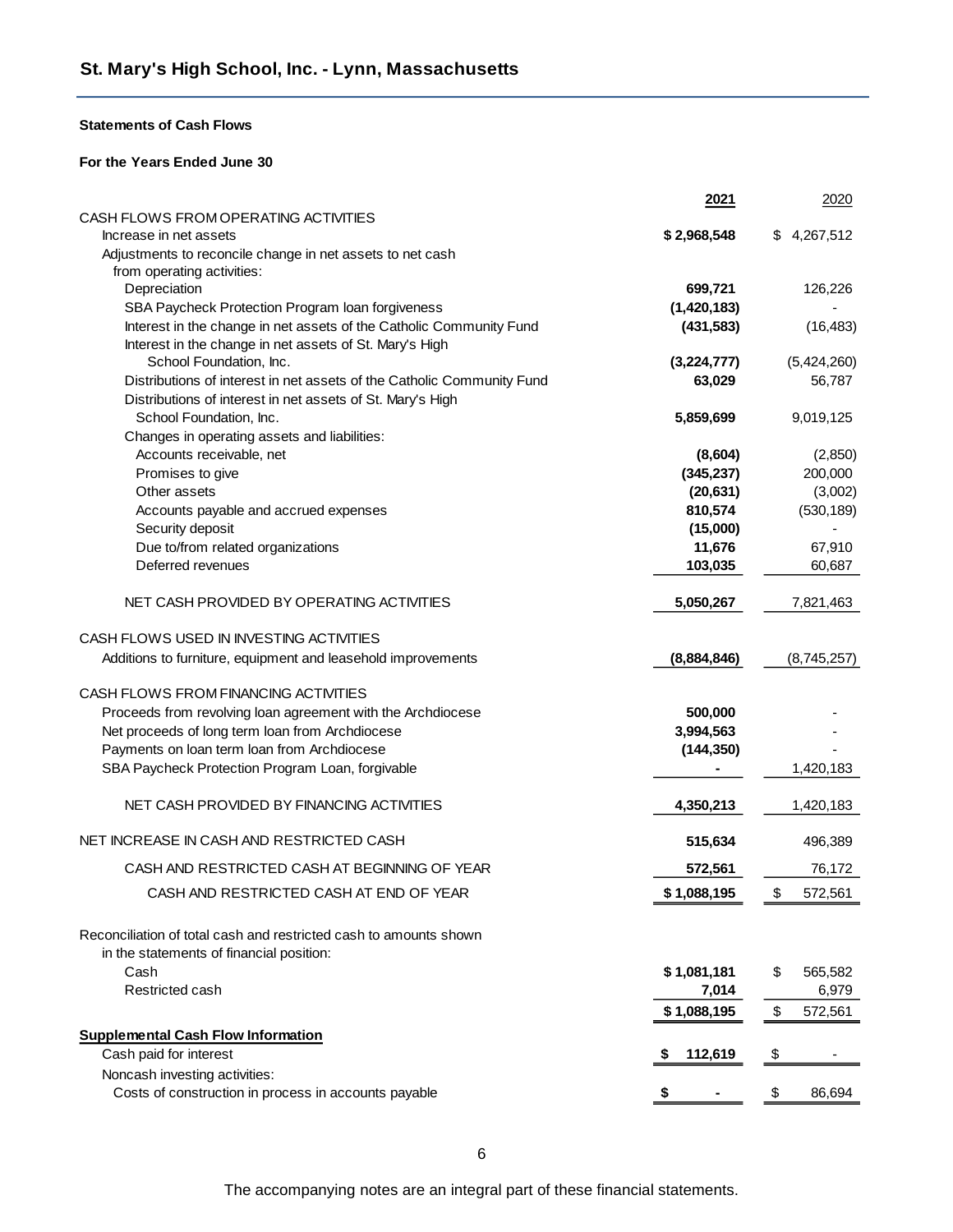**Notes to Financial Statements**

**June 30, 2021**

# **Note 1 – Nature of Organization**

St. Mary's High School, Inc. of Lynn, Massachusetts (the School) is a private Catholic school that transcends early childhood through secondary education. The School's mission is to provide a strong academic foundation which promotes Christian faith and morals and provides a deeper understanding of Catholic religious tradition. The School derives its revenue and support from student tuition, donations, auxiliary activities and other related operating activities. Revenues are also generated from other programs such as athletics, school lunches and the like.

In October of 2018, the School and the Roman Catholic Archdiocese of Boston (RCAB), acting on behalf of Sacred Heart Parish in Lynn, entered into a memorandum of understanding whereby the School took sponsorship of, and management responsibilities for, Sacred Heart Elementary School ("Sacred Heart") which was previously operated by Sacred Heart Parish. Under this agreement, effective with the academic year 2019-2020 (fiscal 2020), Sacred Heart is operated by and as a component of the School.

Under the memorandum, the School was not responsible for any existing or contingent liabilities of Sacred Heart, and all existing financial assets of Sacred Heart, including those held by Sacred Heart Parish, were remitted to the School to the extent that they were derived from or dedicated for the operation of Sacred Heart, including scholarship and endowment funds.

As a result of this memorandum of understanding with the RCAB, the accompanying financial statements of the School for the years ended June 30, 2021 and 2020 include the activities of Sacred Heart.

### **Note 2 – Significant Accounting Policies**

Basis of Accounting and Financial Statement Presentation - The School prepares its financial statements under the accrual method of accounting and in accordance with accounting principles generally accepted in the United States of America (U.S. GAAP). As a not-for-profit corporation, the School presents in its statement of financial position and statement of activities and changes in net assets, two classes of net assets based on the existence or absence of donor-imposed restrictions as stated below.

Accounting Estimates – The preparation of financial statements in conformity with accounting principles generally accepted in the United States of America requires management to make estimates and assumptions that affect the reported amounts of assets and liabilities, the disclosure of contingent assets and liabilities, and the reported amounts of revenue, support and expenses. Actual results may differ from those estimates.

Net Assets Without Donor Restrictions – These are net assets available for use in general operations and not subject to donor restrictions. At its discretion, the Board of Trustees may designate net assets without restrictions for specific purposes.

Net Assets With Donor Restrictions – These net assets are subject to donor-imposed restrictions. Some donor-imposed restrictions are temporary in nature, such as those that will be met with the passage of time, the occurrence of events or the use of the funds as specified by the donor. Other donor-imposed restrictions may be perpetual in nature where the donor stipulates that the funds be maintained in perpetuity, such as endowments.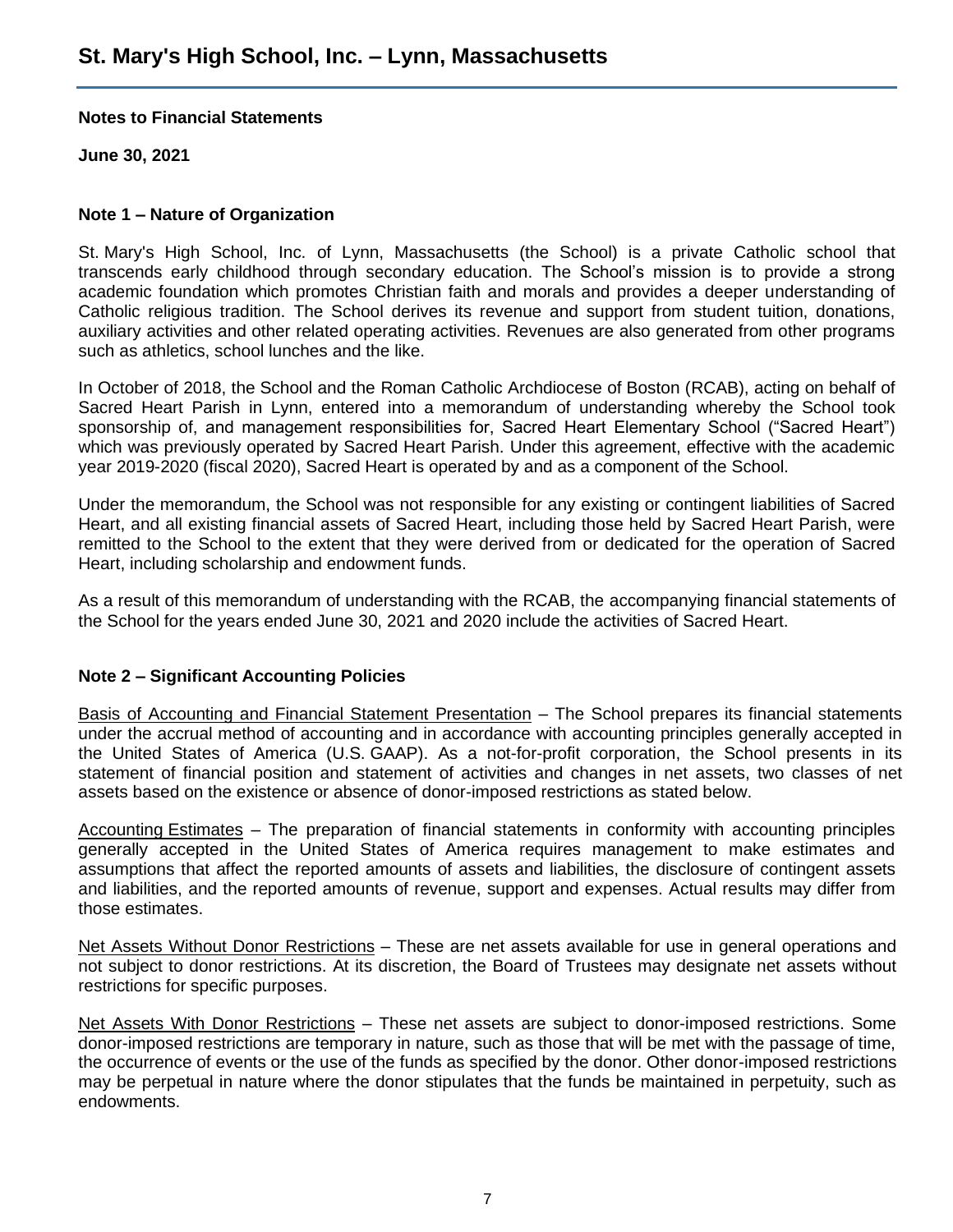# **Note 2 – Significant Accounting Policies (Cont.)**

Donor-restricted revenues, support and gains are recorded as "net assets with donor restrictions" when received or pledged. When a temporary donor-imposed restriction expires, either by use of the funds for the specified purpose or by the expiration of a time restriction, related amounts of "net assets with donor restrictions" are reclassified to "net assets without donor restrictions" and reported in the statement of activities as "net assets released from restrictions".

Contributions made with donor-imposed restrictions to maintain the principal in perpetuity, while allowing the use of income generated therefrom, are also classified as "net assets with donor restrictions". Income derived from the investment of these perpetual net assets is reported as an increase in "net assets without donor restrictions" or "net assets with donor restrictions", depending on the terms of the donor instrument. Unrealized gains or losses on perpetual net assets are reported as increases or decreases in "net assets with donor restrictions" unless the donor explicitly states otherwise.

See Note 7 regarding restrictions on net assets.

Contributions – The School follows guidance under Accounting Standards Update (ASU) 2018-08, *"Clarifying the Scope and the Accounting Guidance for Contributions Received and Contributions Made"*. The ASU assists entities in evaluating whether transactions should be accounted for and reported as contributions, or as exchange transactions, and in determining whether a contribution is conditional or unconditional. The ASU clarifies that a contribution represents a nonreciprocal transaction where the grantor or donor does not receive a benefit of commensurate value in return for the assets or resources provided to the recipient. In an exchange transaction, the resource provider receives some thing or benefit of commensurate value in return for the resources provided. Exchange transactions include instances where a transfer of assets represents a payment from a third-party payer on behalf of an existing exchange transaction between the recipient and an identified customer receiving the benefit. However, where the benefit or potential benefit is received by the public, or segments thereof, and the resource provider (such as a foundation, government agency, corporation or other entity) only receives indirect or incidental benefit that is not of commensurate value, the transaction is treated as a contribution for accounting purposes.

Distinguishing between contributions and exchange transactions determines the appropriate accounting and reporting for a transaction. Transactions determined to be contributions are reported as support with or without donor restrictions as described above, Basis of Accounting and Financial Statement Presentation.

Conditional Grants and Contributions – Conditional grants and contributions are not recognized as revenue or support until they become unconditional, that is, at the time when the conditions on which they depend are substantially met. As of June 30, 2021, the School has a conditional grant in the amount of \$377,000 which was awarded under the Emergency Assistance to Non-Public Schools (EANS) program. The School has determined that the conditions for this grant were not met until fiscal year 2022, when the reimbursement for the funds were approved and subsequently received by the School. The School had no conditional grants or contributions at June 30, 2020.

Promises to Give – Contributions, including unconditional promises to give to the School, are recognized as support in the period made. Promises to give that are, in effect, "unconditional promises to give" are recorded at the present value of future cash flows. Conditional promises to give are not recognized until they become unconditional, that is, at the time when the conditions on which they depend are substantially met. Promises to give to be received after one year are discounted at an appropriate discount rate commensurate with the risks involved. Amortization of discount is recorded as additional contributed support in accordance with donor-imposed restrictions, if any, on the contributions. An allowance for uncollectible promises to give may be provided based upon management's judgment of potential defaults. The determination includes such factors as prior collection history, type of contribution and nature of fundraising activity. As of June 30, 2021, and 2020, there was no such allowance as one was not considered necessary by management (see Note 4).

Cash and Cash Equivalents – For the purpose of classification in the statement of financial position, cash and cash equivalents include amounts on-hand and in bank accounts, including time-deposits with original maturities of 90 days or less.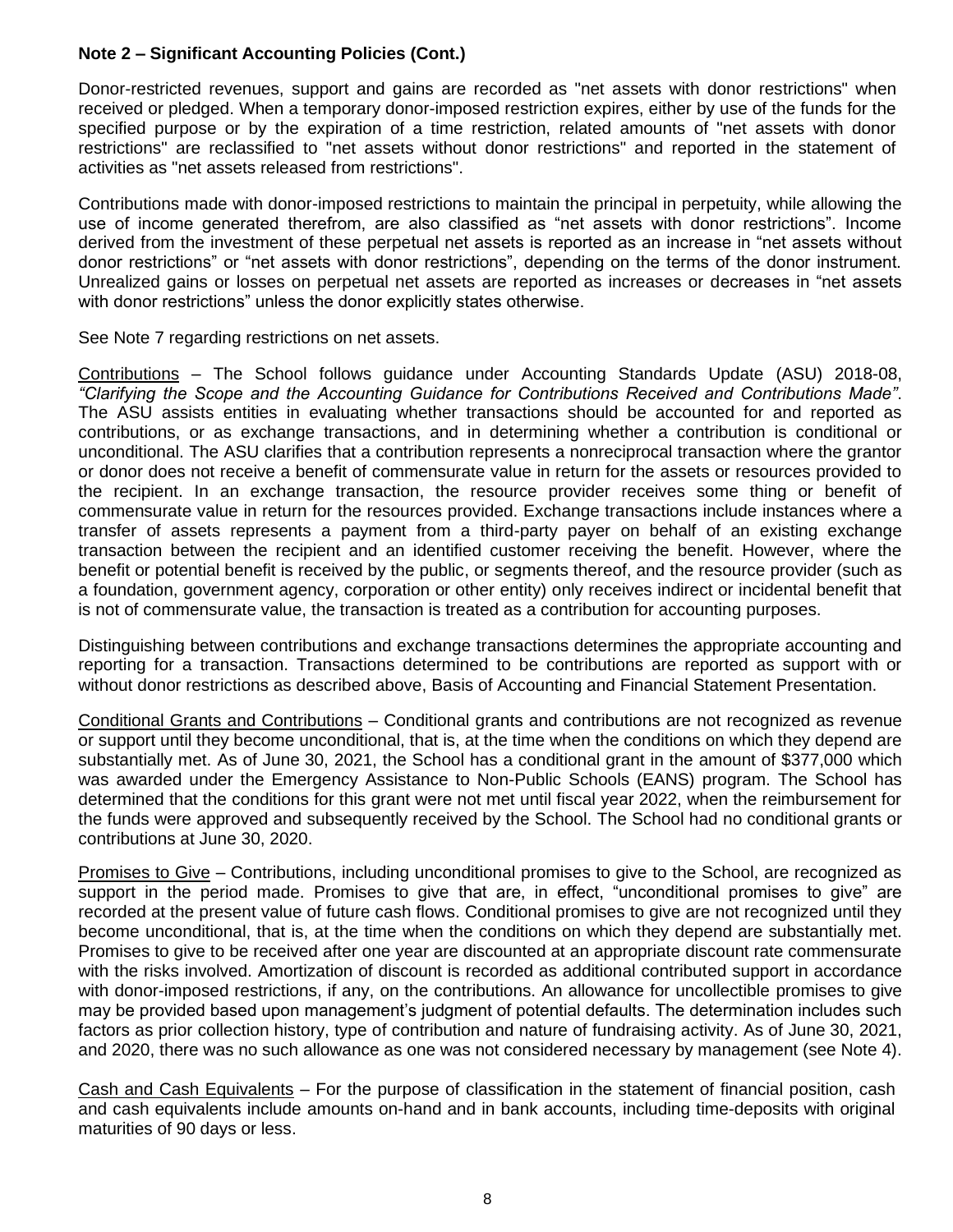# **Note 2 – Significant Accounting Policies (Cont.)**

Statement of Cash Flows – For purposes of presenting the statement of cash flows, the School considers cash to be cash in banks, including restricted cash. Restricted cash at June 30, 2021 and 2020 of \$7,014 and \$6,979, respectively, represents amounts that have been earmarked for scholarships and financial aid by donors.

Accounts Receivable – Accounts receivable for tuition and other charges are stated net of an allowance for doubtful accounts, when considered necessary by management, which would be reported on the face of the School's statement of financial position. The allowance is established via a provision for bad debts charged to operations. On a periodic basis, management evaluates its accounts receivable and establishes or adjusts its allowance to an amount that it believes will be adequate to absorb possible losses on accounts that may become uncollectible based on evaluations of the collectability of individual accounts, the School's history of prior loss experience, and on current economic conditions. Accounts are written off and charged against the allowance when management believes that the collectability of the specific account is unlikely.

Accounting for Assets Held by Others – Generally accepted accounting principles require the School to recognize as an asset its interest in the net assets of other related organizations who hold funds that have been donated for the benefit of the School. Additionally, the statement requires the School to adjust the interest for its share of the change in the related organization's net assets. Distributions to the School from these organizations are recorded as a reduction in the School's recorded interest. The School is a beneficiary of two separate foundations, the Catholic Community Fund and St. Mary's High School Foundation, Inc. Both of these foundations are considered related parties (see Notes 3 and 9).

Furniture, Equipment and Leasehold Improvements – Furniture, equipment and leasehold improvements are stated at cost less accumulated provisions for depreciation (see Note 5). Maintenance and repairs are expensed as incurred, whereas major purchases are capitalized.

Depreciation is provided over the estimated useful lives of the assets by using straight-line methods. The estimated useful lives used in the computation are as follows:

| Asset                   | <b>Estimated Useful</b><br>Lives in Years |
|-------------------------|-------------------------------------------|
| Furniture and equipment | 5 years                                   |
| Leasehold improvements  | 39 years                                  |
| Gateway building        | 39 years                                  |

Revenue Recognition – The School recognizes revenue in accordance with FASB Accounting Standards Codification (ASC) Topic 606, "Revenue from Contracts with Customers". The standard is based on the principle that an entity should recognize revenue to depict the transfer of promised goods or services to customers, in an amount that reflects the consideration to which the entity expects to be entitled, in exchange for those goods or services.

The School recognizes revenue from student tuition and fees during the fiscal year in which the related services are provided to students. Contracts with the students coincide with the School's fiscal year. The performance obligation of delivering educational services is simultaneously received and consumed by the students; therefore, the revenue is recognized ratably over the course of the academic year. Gross tuition and fees reflect the School's normal tuition rates for all students. Tuition revenues are presented in the statement of activities and changes in net assets, net of discounts and scholarships given on the basis of financial need and/or achievement. A contract liability is recorded as deferred revenue representing tuition and seat deposits received in the current fiscal year that are applicable to future fiscal years.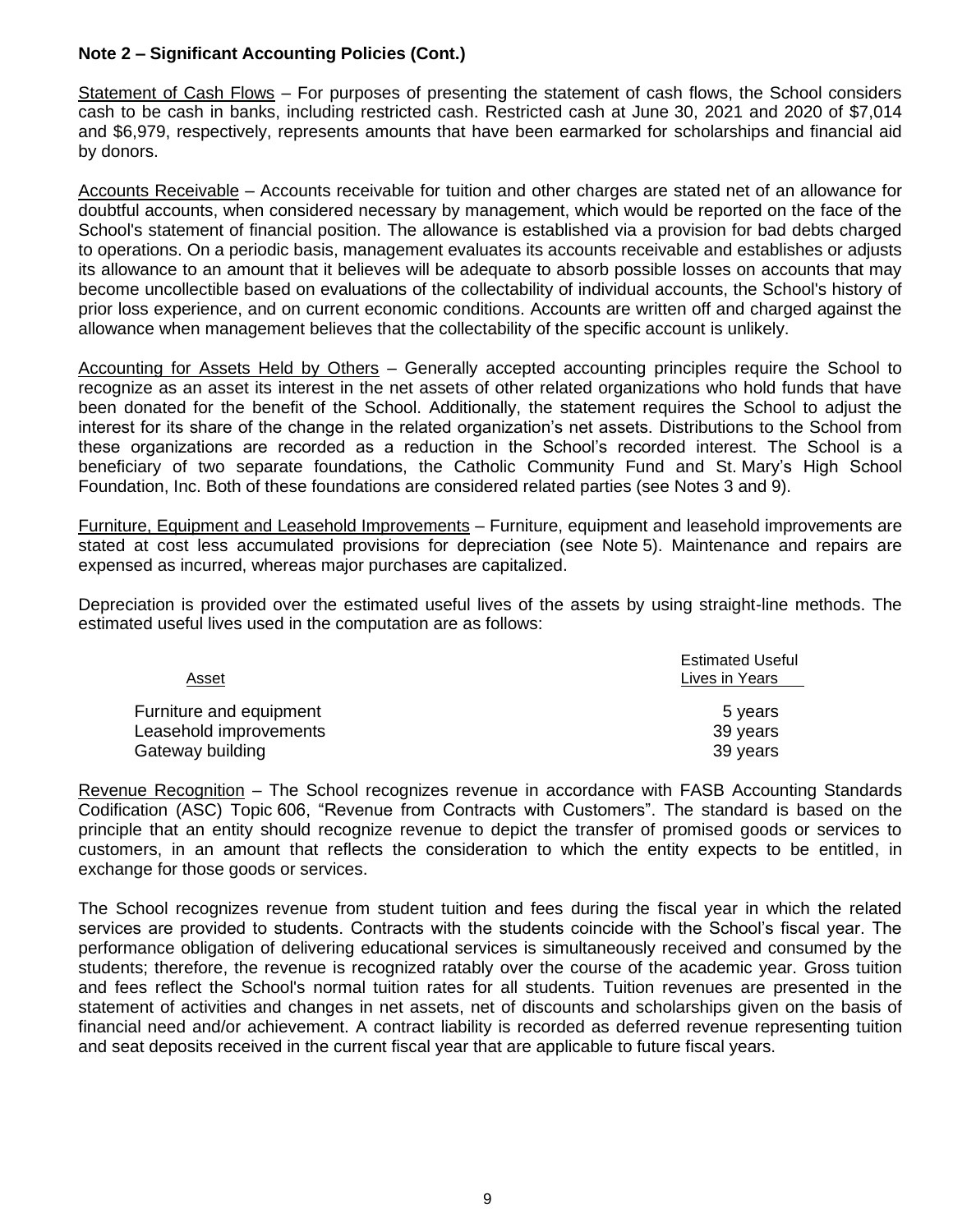# **Note 2 – Significant Accounting Policies (Cont.)**

A summary of net tuition revenue and fees is as follows:

|                                               | 2021         | 2020        |
|-----------------------------------------------|--------------|-------------|
| Gross tuition and fees                        | \$10,101,732 | \$8,513,123 |
| Less:                                         |              |             |
| <b>Discounts</b>                              | 408,032      | 242,006     |
| Funded financial aid                          | 135,265      | 224,096     |
| Financial aid provided through operations     | 2,702,741    | 1,506,672   |
| Funded academic scholarships awarded          | 823,394      | 881,588     |
| Other scholarships awarded through operations | 842,600      | 835,430     |
| Net tuition revenue and fees                  | 5,189,700    | \$4,823,331 |

Other program revenues are generated from other activities related to the School's operations, such as the School cafeteria and athletics, as well as certain student activities including boosters, student council and national honor society. Revenues from most of these activities are recognized at the time of sale, when an event takes place, or at the time that other performance obligations are satisfied.

Contributed Facilities – The School pays annual rent of \$1.00 to the RCAB for each of two facilities located in Lynn, Massachusetts. The estimated current rental value of the facilities is reported as rent expense, and a corresponding amount is reported as support in the statement of activities (see Note 9).

Functional Allocation of Expenses – The statements of activities and changes in net assets reports a summary of the School's expenses by function, either program or supporting functions. The statement of functional expenses presents the natural classification of expenses by function. Certain expenses are charged directly to the programs or supporting functions to which they relate. Other expenses require allocation to programs and/or supporting functions, which is made on a reasonable basis that is consistently applied in the accompanying financial statements. The expenses that are generally allocated include salaries and wages, payroll taxes and benefits, which are allocated on the basis of estimated efforts, and occupancy related costs, which are allocated on a square footage basis.

Accrued Compensation – Faculty members of the School have annual contracts covering the period September 1 – August 31, whereby compensation for each academic year is earned as of the School's fiscal year, June 30. As a result, the School records a significant amount of accrued compensation for faculty members at the end of the year for payments that will be made in July and August of the following fiscal year.

Tax-Exempt Status – The School is exempt from income taxes under Section  $501(c)(3)$  of the Internal Revenue Code, whereby only unrelated business income, as defined by Section 512(a)(1) of the Code, is subject to income taxation.

Evaluation of Subsequent Events – In accordance with generally accepted accounting principles, management has evaluated subsequent events involving the School for potential recognition or disclosure in the accompanying financial statements. Subsequent events are events or transactions that occurred after June 30, 2021 through May 11, 2022, the date the accompanying financial statements were available to be issued.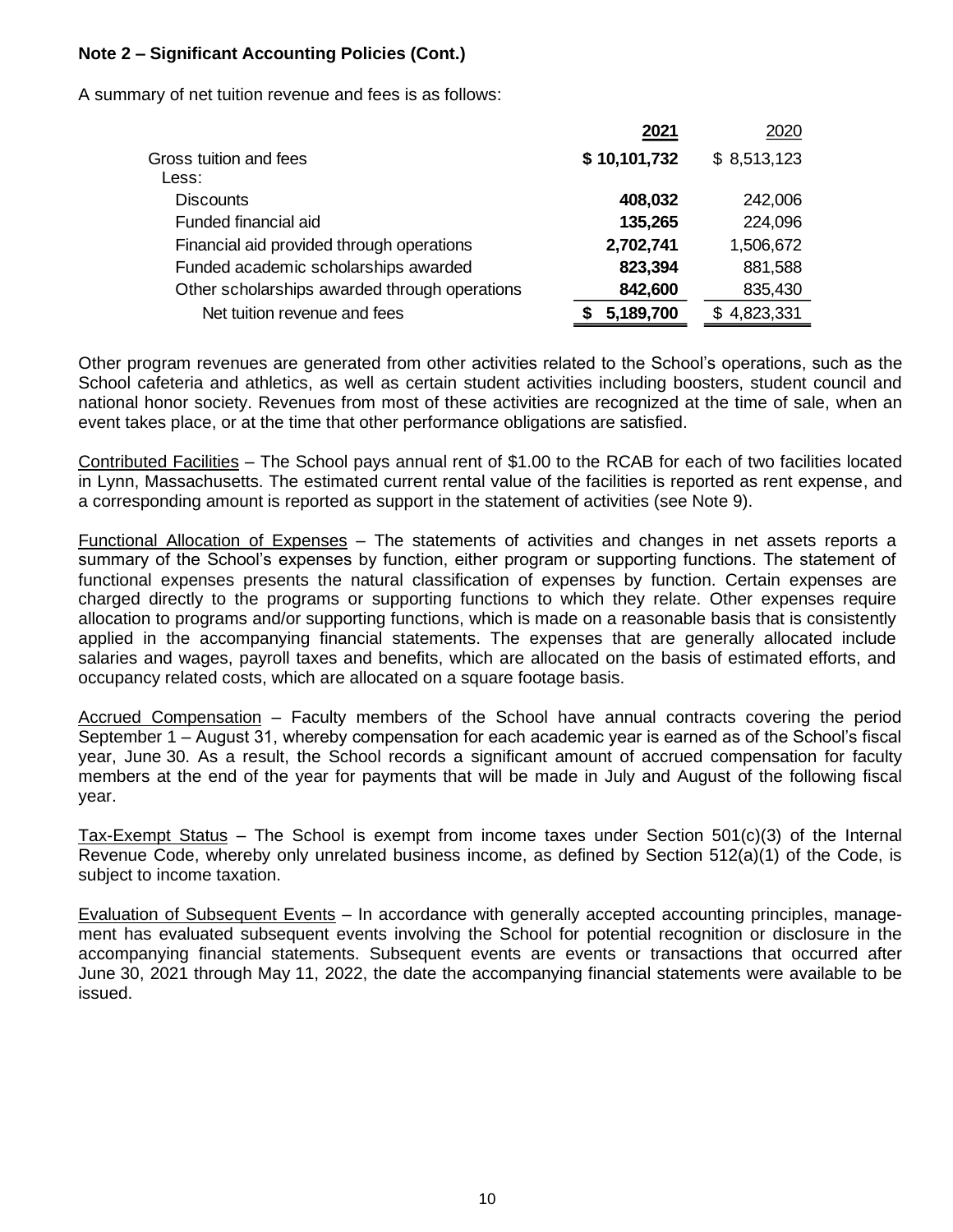#### **Note 3 – Interest in Foundations**

The School is the beneficiary of donations collected on its behalf by two related organizations, the Catholic Community Fund and the St. Mary's High School Foundation, Inc. As discussed in Note 2, "Accounting for Assets Held by Others", the School has recorded as assets its interests in the foundations' net assets as follows at June 30:

|                                         | 2021         | 2020        |
|-----------------------------------------|--------------|-------------|
| Catholic Community Fund                 | \$ 1,792,850 | \$1,424,296 |
| St. Mary's High School Foundation, Inc. | 3,027,416    | 5,662,336   |
|                                         | 4,820,266    | \$7,086,632 |

During the reporting years, the School's interests in the net assets of the foundations increased as follows:

|                                         | 2021        | <u> 2020</u> |
|-----------------------------------------|-------------|--------------|
| <b>Catholic Community Fund</b>          | 431.583     | 16.483       |
| St. Mary's High School Foundation, Inc. | 3,224,777   | 5,424,260    |
|                                         | \$3,656,360 | \$5,440,743  |

Distributions received from the foundations were as follows:

|                                         | 2021      | <u>2020</u> |
|-----------------------------------------|-----------|-------------|
| <b>Catholic Community Fund</b>          | 63.029    | 56,787      |
| St. Mary's High School Foundation, Inc. | 5,859,699 | 9,019,125   |
|                                         | 5,922,728 | \$9,075,912 |

The School is one of several beneficiaries of Catholic Community Fund. The Articles of Organization of the St. Mary's High School Foundation, Inc. state that its sole purpose is to assist in and facilitate the renovation and improvement of the School's buildings, and generally support the overall mission of the School. The net assets of St. Mary's High School Foundation, Inc. as of June 30 are summarized as follows:

|                                       |    | 2021      | 2020        |
|---------------------------------------|----|-----------|-------------|
| Cash and cash equivalents             | \$ | 28,352    | \$2,639,634 |
| Cash, restricted                      |    | 5,646     | 5,618       |
| Investments, at fair value            |    | 2,329,088 | 1,940,318   |
| Due from St. Mary's High School       |    | 231,844   | 202,143     |
| Promises to give, net                 |    | 441,112   | 884,848     |
| Accounts payable and accrued expenses |    | (8,626)   | (10, 225)   |
|                                       | S  | 3,027,416 | \$5,662,336 |

#### **Note 4 – Promises to Give**

At June 30, 2021, promises to give to the School in the amount of \$345,237 represent amounts due from donors within one year. There were no promises to give to the School as of June 30, 2020.

For the year ended June 30, 2021, 69% of the promises to give represents a pledge made by one donor.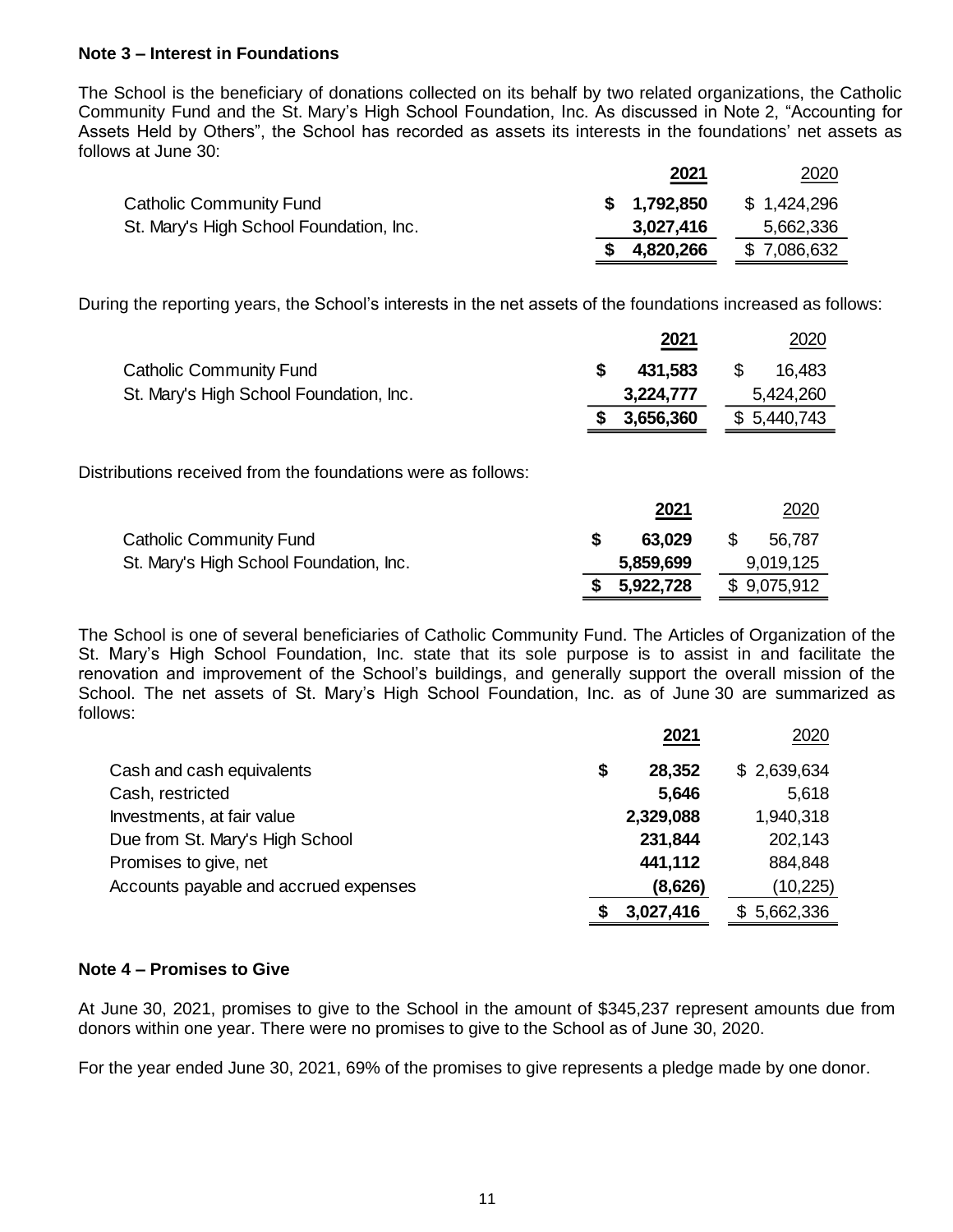#### **Note 5 – Furniture, Equipment and Leasehold Improvements**

Furniture, equipment and leasehold improvements consist of the following at June 30:

|                                              | 2021            | 2020        |
|----------------------------------------------|-----------------|-------------|
| Gateway building                             | 22,449,961<br>S | \$<br>٠     |
| Leasehold improvements                       | 2,508,736       | 2,340,519   |
| Furniture and equipment                      | 2,746,668       | 1,640,272   |
| Construction-in-process                      | 299,590         | 15,139,319  |
|                                              | 28,004,955      | 19,120,110  |
| Less accumulated provisions for depreciation | (2,759,178)     | (2,059,458) |
|                                              | 25,245,777      | 17,060,652  |

Depreciation expense totaled \$699,721 and \$126,226 for the years ended June 30, 2021 and 2020, respectively.

Construction in Process – At June 30, 2021, construction-in-process represents costs incurred to date on the gardens and new outdoor space on campus. At June 30, 2020, construction in process represented costs incurred to date on the construction of the Gateway Building, which was completed in the fall of 2020 at a total cost of approximately \$22 million. Construction costs for the Gateway building were funded by distributions from the net assets of St. Mary's Foundation as well as by financing from the RCAB as discussed in Note 9.

#### **Note 6 – Financial Instruments and Concentrations of Credit Risk**

The School's financial instruments that potentially subject it to concentrations of credit risk consist of cash, accounts receivable, donor promises to give to the School, interests in the net assets of two foundations, and a note payable to the RCAB.

The School maintains its cash accounts and equivalents in high-quality financial institutions. At times, the amounts on deposit at any institution may exceed insured limits. At June 30, 2021, there were deposits of \$628,000 in excess of FDIC insured limits based on bank balances.

The School also has approximately \$7,000 on deposit with the RCAB at June 30, 2021. These funds are uninsured and pooled together with other related organizations' funds in the RCAB's revolving loan fund.

The School's accounts receivable reflect amounts due from its students for tuition and special activity fees with no specific concentrations.

The School has significant interests in the net assets of two foundations approximating \$1,793,000 and \$3,027,000, respectively, at June 30, 2021. The net assets of the foundations primarily consist of investments and cash (see Note 3).

At June 30, 2021, the School is indebted to the RCAB under a long-term promissory note with a current balance of approximately \$3.8 million, as well as under a \$1 million line of credit with outstanding borrowings of \$500,000, as discussed in Note 9. Together, the outstanding borrowings of \$4.3 million represent 73% of the School's total liabilities at June 30, 2021.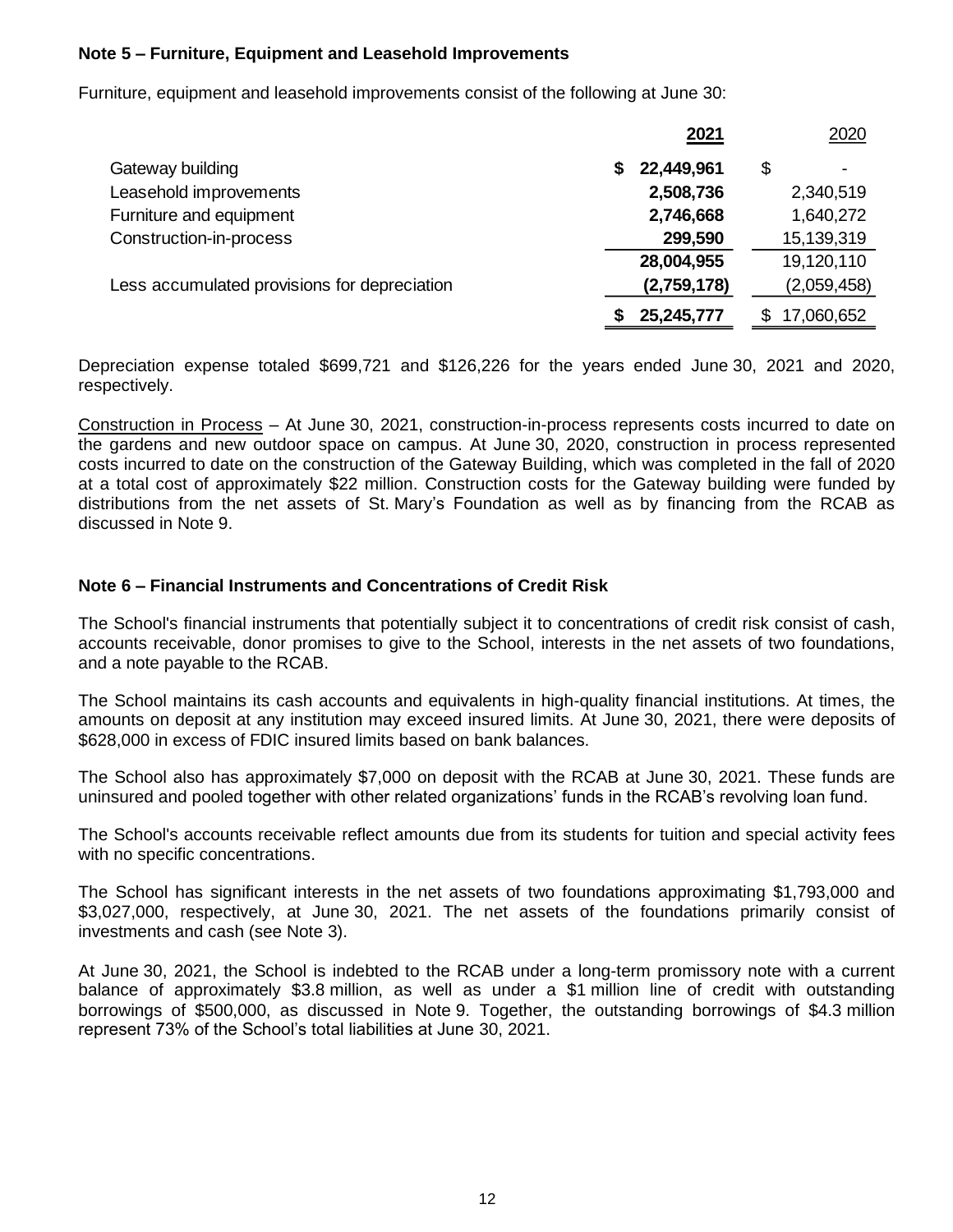# **Note 7 – Net Assets with Donor Restrictions**

The following is a summary of net assets with donor restrictions at June 30:

|                     | 2021        | <u>2020</u>     |
|---------------------|-------------|-----------------|
| Temporary in nature | \$3,337,729 | \$6,355,575     |
| Perpetual in nature | 1,556,468   | 1,556,468       |
|                     | 4,894,197   | \$<br>7,912,043 |

Net assets with donor restrictions which are temporary in nature include amounts that are restricted for the following purposes and programs at June 30:

|                                                                               | 2021          |    | 2020      |
|-------------------------------------------------------------------------------|---------------|----|-----------|
| Interest in restricted net assets of the Catholic Community Fund              | \$<br>792,850 | \$ | 424,296   |
| Scholarships and financial aid                                                | 526,629       |    | 920,115   |
| Rugby                                                                         |               |    | 20,000    |
| Interest in restricted net assets of St. Mary's High School Foundation, Inc.: |               |    |           |
| Scholarships and financial aid to students of the High School                 | 614,299       |    | 717,298   |
| Accumulated income from endowments                                            | 118,671       |    | 24,292    |
| Capital campaign for the High School (Note 5)                                 | 975,207       |    | 3,982,102 |
| College scholarships for students of the High School                          | 310,073       |    | 267,472   |
|                                                                               | 3,337,729     | S  | 6,355,575 |

Net assets with donor restrictions that are perpetual in nature consist of the following endowment funds, which are required to be maintained in perpetuity, at June 30:

|                                                                              | 2021        |          | 2020      |
|------------------------------------------------------------------------------|-------------|----------|-----------|
| Interest in restricted net assets of the Catholic Community Fund             | \$1,000,000 | <b>S</b> | 1,000,000 |
| Interest in restricted net assets of St. Mary's High School Foundation, Inc. | 556,468     |          | 556,468   |
|                                                                              | \$1,556,468 | \$       | 1,556,468 |

Net assets were released from donor restrictions by incurring qualified costs and expenses, or by the occurrence of other events satisfying the restricted purposes as follows for the year ended June 30:

|                                               | 2021            | 2020            |
|-----------------------------------------------|-----------------|-----------------|
| Student scholarships and financial assistance | \$<br>1,889,672 | \$<br>1,259,971 |
| Sacred Heart                                  | 5,835           | 63,935          |
| Athletics and arts programs                   | 35,415          | 25,000          |
| Recruiting                                    | 37,500          |                 |
| Other                                         | 84,677          |                 |
| <b>Building Futures Campaign:</b>             |                 |                 |
| Scholarships and financial assistance         | 262,700         | 419,475         |
| Gateway building                              | 5,596,998       | 8,599,650       |
|                                               | 7,912,797       | \$10,368,031    |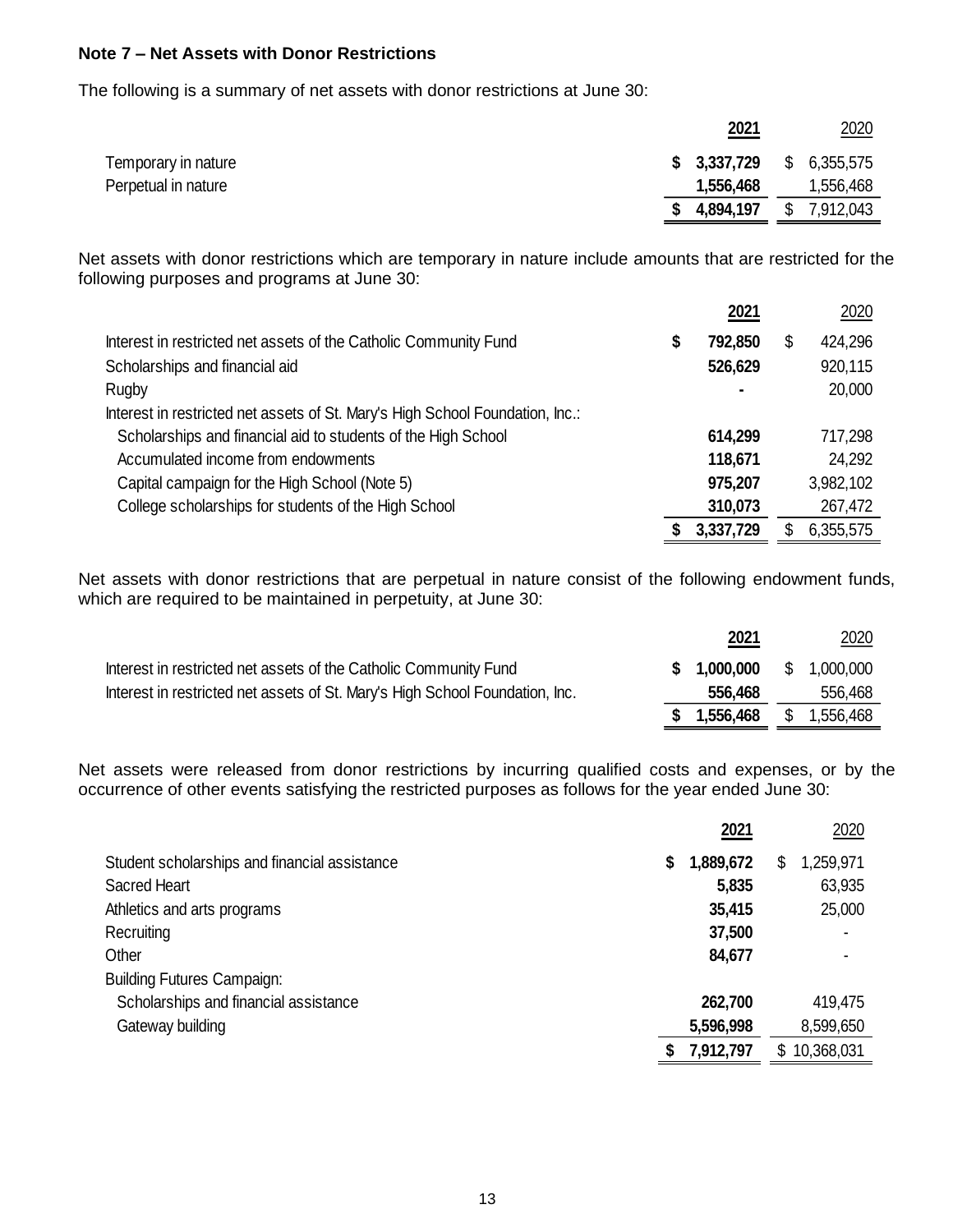#### **Note 8 – Endowments**

The School's net assets that are perpetual in nature consist of endowment funds established to support scholarships to students of the School, which were raised and are held by the Catholic Community Fund and St. Mary's High School Foundation, Inc. (see Note 3). As required by accounting principles generally accepted in the United States of America, net assets associated with endowment funds are classified and reported based on the existence or absence of donor-imposed restrictions.

Interpretation of Relevant Law – The School has historically viewed the Massachusetts Uniform Prudent Management of Institutional Funds Act (UPMIFA) as requiring the preservation of the fair value of the original gift as of the gift date of the donor-restricted endowment funds, absent explicit donor stipulations to the contrary.

As a result of this interpretation, amounts classified as net assets with donor restrictions consist of the original value of gifts donated to permanent endowment, and accumulations to donor restricted endowments in accordance with the direction of the applicable donor gift instrument at the time the accumulation is added to the fund. This is regarded as the "historic dollar value" of an endowment fund. Also included in net assets with donor restrictions is the accumulated appreciation on the donor restricted endowment funds which are available for expenditure in a manner consistent with donor intentions, and the standard of prudence prescribed by UPMIFA.

Funds with Deficiencies – From time-to-time, the fair value of assets associated with individual donorrestricted endowment funds may fall below the "historic dollar value". Deficiencies of this nature are reported by a charge to net assets with donor restrictions. Deficiencies may result from unfavorable market fluctuations that occurred. There were no such deficiencies as of June 30, 2021 and 2020.

Endowment Investment Policy – The School has adopted an investment philosophy that is followed by St. Mary's High School Foundation, Inc. which, combined with the spending rate, attempts to provide a predictable stream of returns, thereby making funds available to programs that are supported by its endowments, while at the same time seeking to maintain the purchasing power of the endowment assets. Endowment assets include those assets of donor-restricted funds that the School or the Foundation must hold in perpetuity or for donor-specified periods.

Under this Investment Policy and the School's spending rate, both of which are approved by the Board of Trustees, the endowment assets are invested in a manner that is intended to produce an inflation-adjusted return in excess of the spending rate over a long period of time. Actual returns in any given year may vary.

Strategies Employed for Achieving Objectives – To satisfy long-term, rate-of-return objectives, the School and the Foundation rely on a total return strategy in which investment returns are achieved through both capital appreciation (realized and unrealized), and current yield (interest and dividends). The School is the beneficiary of St. Mary's High School Foundation and one beneficiary of the Catholic Community Fund, both of which have invested their endowment asset portfolios in the Common Investment Fund, a mutual fund established by the Roman Catholic Archbishop of Boston, a Corporation Sole, which, in turn, invests in the Collective Investment Partnership. The Investment Committee of Corporation Sole is responsible for selecting the investment managers of the Collective Investment Partnership.

The Investment Committee's investment rationale is to include an array of different strategy and investment managers for the Collective Investment Partnership's portfolio to reduce overall volatility while providing investment returns above industry benchmarks.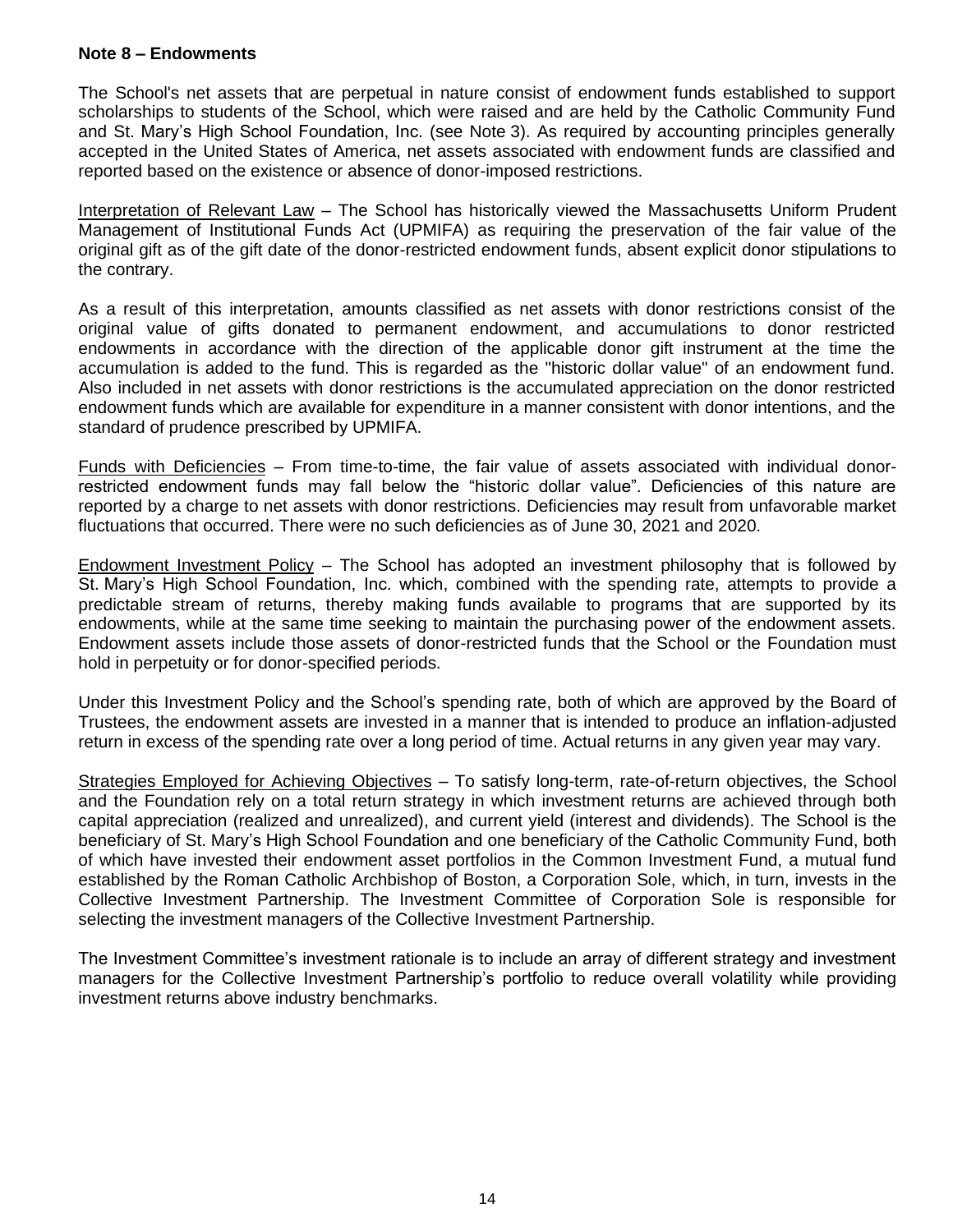#### **Note 8 – Endowments (Cont.)**

Endowment Net Assets – Endowment net asset composition by type of fund as of June 30, 2021 and 2020 is as follows:

|                                                             | Donor-Restricted |           |             |             |
|-------------------------------------------------------------|------------------|-----------|-------------|-------------|
|                                                             | Temporary        |           | Perpetual   |             |
|                                                             |                  | in Nature | in Nature   | Total       |
| For the year ended June 30, 2021:                           |                  |           |             |             |
| Endowment net assets at beginning of year                   | S                | 448,588   | \$1,556,468 | \$2,005,056 |
| <b>Contributions</b>                                        |                  |           |             |             |
| Interest in net assets of the Catholic Community Fund       |                  | 431,583   |             | 431,583     |
| Interest in net assets of St. Mary's High School Foundation |                  | 181,804   |             | 181,804     |
| Appropriation of endowment assets                           |                  |           |             |             |
| for expenditure                                             |                  | (150,454) |             | (150,454)   |
| Endowment net assets at end of year                         |                  | 911,521   | \$1,556,468 | 2,467,989   |
| For the year ended June 30, 2020:                           |                  |           |             |             |
| Endowment net assets at beginning of year                   | \$               | 477,399   | \$1,556,468 | \$2,033,867 |
| Interest in net assets of the Catholic Community Fund       |                  | 16,483    |             | 16,483      |
| Interest in net assets of St. Mary's High School Foundation |                  | 11,493    |             | 11,493      |
| Appropriation of endowment assets                           |                  |           |             |             |
| for expenditure                                             |                  | (56, 787) |             | (56, 787)   |
| Endowment net assets at end of year                         |                  | 448,588   | \$1,556,468 | \$2,005,056 |

#### **Note 9 – Related Party Debt and Other Transactions**

Financing Arrangements – During 2019, the School entered into two new line of credit agreements with the Roman Catholic Archdiocese of Boston ("RCAB") (an entity related by common board members). The School obtained a \$1,000,000 revolving line of credit agreement for working capital purposes. Borrowings bear interest at 3.75%. The School may borrow under this line of credit through July 15, 2022, and the agreement matures on July 31, 2022. Outstanding borrowings under this agreement total \$500,000 as of June 30, 2021, and are included in long-term liabilities in the accompanying statement of financial position. There were no outstanding borrowings under this agreement at June 30, 2020.

The School also obtained a \$2,000,000 revolving line of credit agreement with the RCAB to be used exclusively for the construction of the Gateway building. Borrowings bore interest at 3.75% and it had a maturity date of June 30, 2021. There were no outstanding borrowings at June 30, 2020 under this line of credit agreement; however, during fiscal year 2021, the School borrowed under this line to assist in funding additional construction costs on the Gateway Building (see Note 5). In fiscal year 2021, the outstanding borrowings under this agreement were repaid using proceeds of a new long-term loan from the RCAB discussed below.

In October of 2020, the School obtained a \$4 million loan from the RCAB for the purpose of repaying its borrowings under the \$2 million construction line of credit, and to provide \$2 million of funding for the completion of the Gateway Building. Under the agreement, beginning in November of 2020, monthly principal and interest payments of \$29,089 are due through October of 2035. The note bears an interest rate of 3.75% and prepayments may be made without penalty. There are also certain financial covenants that must be met each year by the School.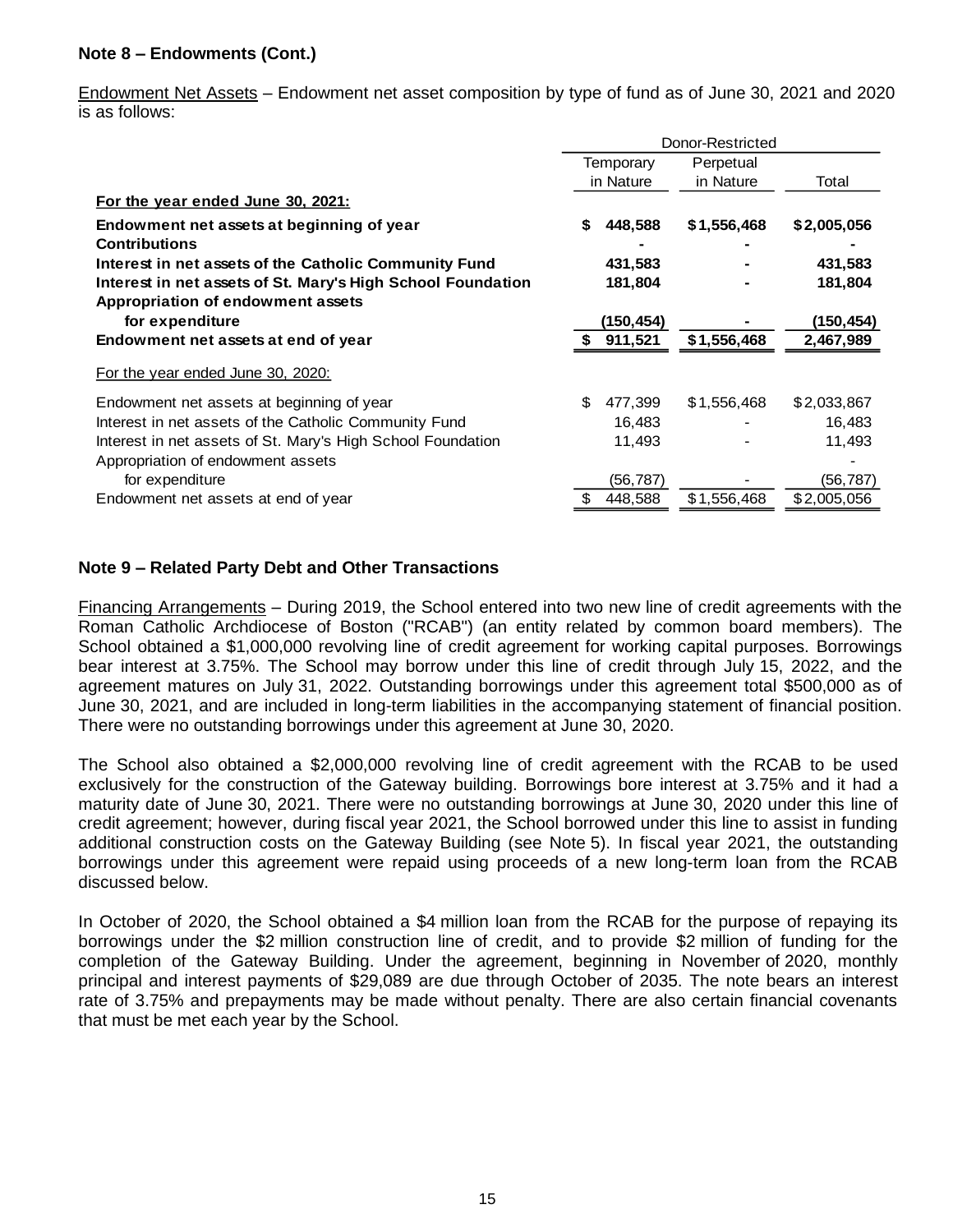### **Note 9 – Related Party Debt and Other Transactions (Cont.)**

Future repayments under the long-term debt agreement with the RCAB are as follows:

| Year Ending<br>June 30 | Principal<br><b>Maturities</b> |
|------------------------|--------------------------------|
| 2022                   | \$<br>207,643                  |
| 2023                   | 215,565                        |
| 2024                   | 223,789                        |
| 2025                   | 232,327                        |
| 2026                   | 241,190                        |
| Thereafter             | 2,729,701                      |
|                        | 3,850,215                      |
|                        |                                |

Insurance – During the years ended June 30, 2021 and 2020, the School was charged \$868,447 and \$933,060, respectively, for health, life, disability, workers' compensation and property insurance administered by the RCAB.

Lease Agreement and Contributed Facilities – The School leases land and a building from the RCAB. Effective August 1, 2006, the School entered into a lease agreement for a four-year period ending July 1, 2010, requiring annual lease payments of \$1.00. The School has yet to sign a new lease agreement and is currently a tenant-at-will. Additionally, beginning in 2020, the RCAB also leases the Sacred Heart school building to the School on a triple-net basis for \$1.00 per year for an initial term of 25 years, with three, fiveyear options to extend on the same terms.

For both of these lease agreements, all maintenance, capital improvements and expenditures are the responsibility of the School. The estimated current rental value of both facilities approximated \$1,260,000 for both of the years ended June 30, 2021 and 2020. The estimated value of the rentals is recorded as both support and expense in the accompanying statements of activities.

Other Related Party Transactions – During the course of the year, the School provides services to St. Mary's High School Foundation, Inc. at no charge to the Foundation. Management estimates the value of these services at approximately \$72,000 and \$73,000 for the years ended June 30, 2021 and 2020, respectively.

Amounts due to St. Mary's High School Foundation, Inc. were \$231,844 and \$202,143 at June 30, 2021 and 2020, respectively.

Amounts due to Sacred Heart Parish were \$10,475 and \$28,500 at June 30, 2021 and 2020, respectively. Under the agreement made with Sacred Heart Parish, monthly payments of \$1,500 are due to the Parish through January of 2022.

As discussed in Note 3, "Interest in Foundations", the School is one beneficiary of the Catholic Community Fund, and the sole beneficiary of St. Mary's High School Foundation, Inc. The School is related through common Board membership to St. Mary's High School Foundation, Inc.

### **Note 10 – SBA Paycheck Protection Program Loan Forgiveness**

In April of 2020, the School applied for, and received, a \$1,420,183 Paycheck Protection Program (PPP) loan from its primary lender, through the Small Business Administration, as authorized by the U.S. Government's stimulus package in response to the economic fallout of the COVID-19 pandemic, the CARES Act. The School was eligible for a partial or complete loan forgiveness if it met certain criteria related to maintaining employment and salary levels, and if it used the loan funds for payroll costs, mortgage interest, and utilities over a specified period from the time the loan was obtained. The School applied for the loan's forgiveness under the terms of the agreement, and in fiscal year 2021, it was notified by the SBA that the loan and accrued interest has been forgiven in full, and the School was released from obligation under the debt instrument. The amount of loan forgiveness is reflected as non-operating support in the accompanying statement of activities and changes in net assets for 2021.